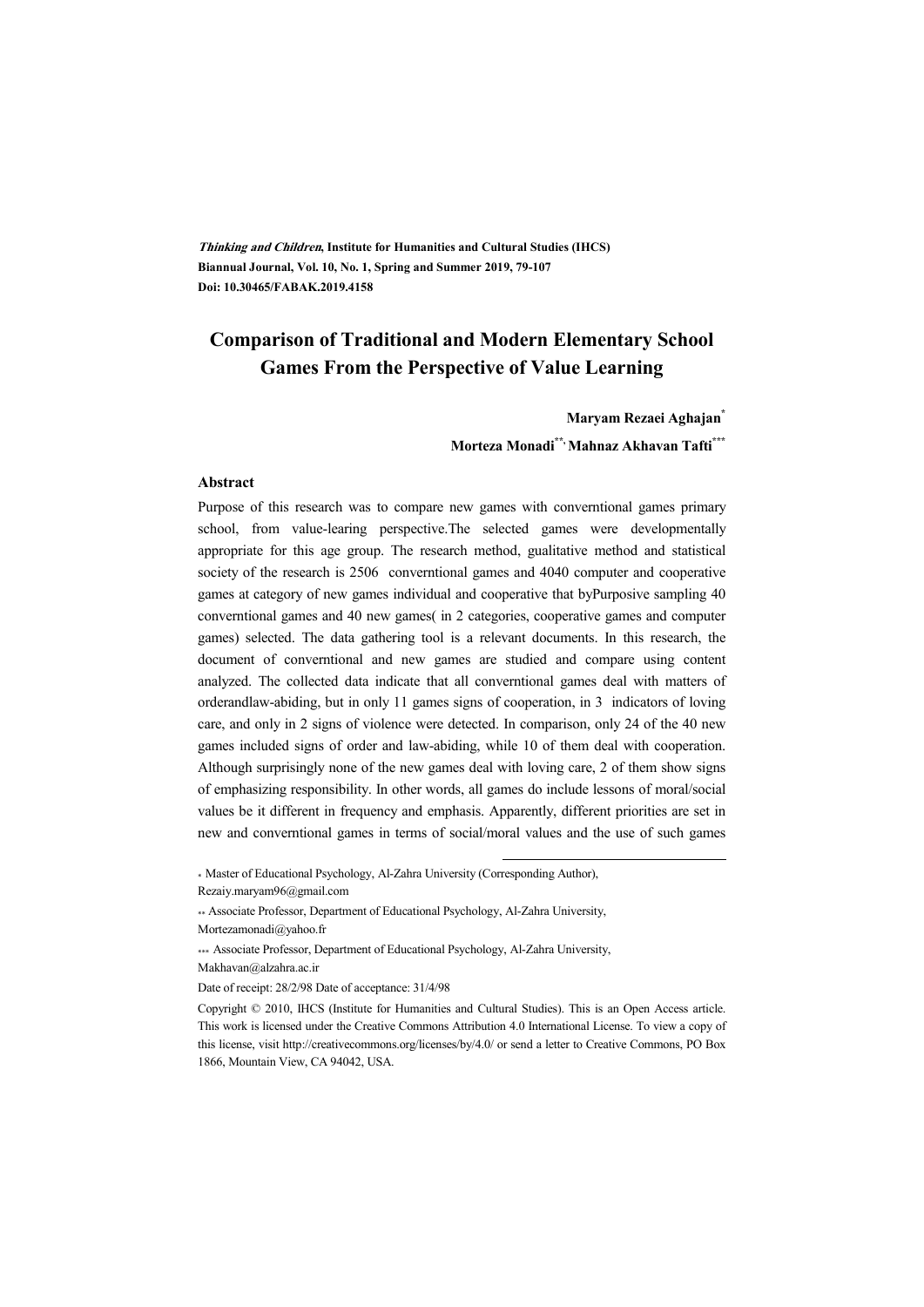must be accompanied with special packaging and care in order to have a balance set of desired values included.

**Keywords:** converntional games, new games, value learning, social values, moral values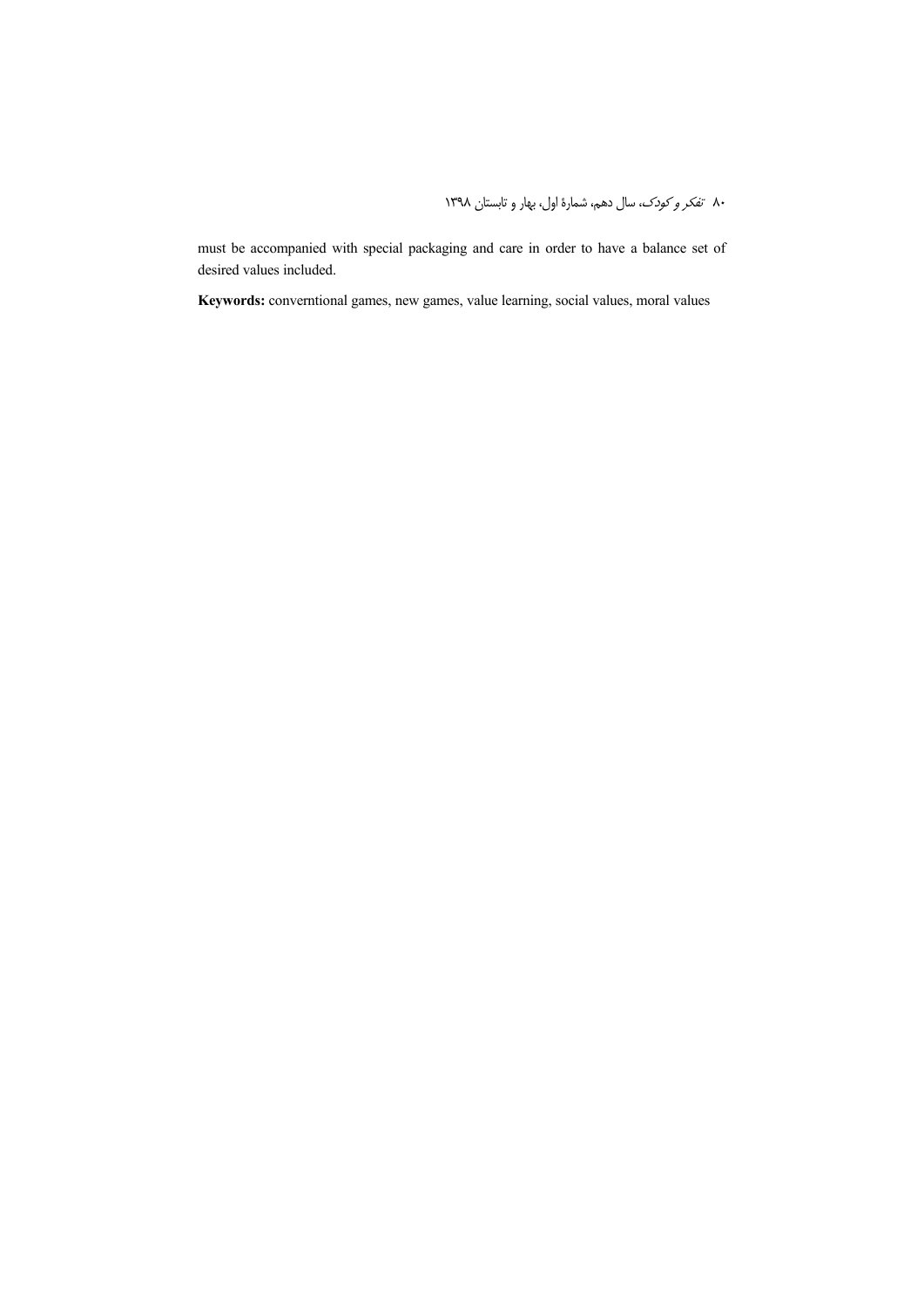تفکر و کودک، یژوهشگاه علوم انسانی و مطالعات فرهنگی دوفصلiامهٔ علمی (مقالهٔ علمی ــ پژوهشی)، سال دهم، شمارهٔ اول، بهار و تابستان ۱۳۹۸، ۸۱–۱۰۷

# مقايسهٔ بازي هاي سنتي و نوين دورهٔ ابتدايي از منظر ارزش آموزي

مريم رضايي أقاجان\*

مرتضی منادی ٌ مهناز اخوان تفتی ٌ ٌ

#### جكيده

پـژوهش کنـوني بـا هــدف مقايســهي بــازيهــاي ســتني و نــوين دوره ابتــدايي از منظـر ارزش آموزی انجام شده است. روش پژوهش، روش کیفی و جامعهی آمباری ۲۵۰۶ بیازی سنتی و ٤٠٤٠ بازی رایانهای و مشارکتی از دسته بازیهای نوین است کـه بـا نمونـهگیـری هدفمند ۸۰ بازی سنتی و نوین انتخاب شدند و بـا بهـرهگیـری از روش تجزیــه و تحلیــل اطلاعات، تحلیل محتوا، مورد بررسی و مقایسه قرار گرفتند. مقایسهی دادهها، نشان داد ک همهٔ بازیهای سنتی دربرگیرندهی آموزههـایی در زمینـهٔ نظـم و قـانون0منـدی و همکـاری هستند، در ۱۱ بازی نشانههایی از همپیاری، در ۳ بیازی نشیانههیایی از مهر ورزی و ابیراز محبت و تنها در ۲ بازی نشانههایی از خشونت دیده می شود. در میان ٤٠ بازی نـوین تنهـا ۲٤ بازی به نظم و قانون.ندی، ۱۰ بازی به همیاری، و تنها ۲ بـازی بـه مسـئولیت آمـوزی پرداختهاند. هر چند که هیچ یک از بازیهای نوین به مهـرورزی و ابـراز محبـت نپرداختـه است. در بازیهای سنتی و نوین نشانههای ارزشهای اجتماعی و اخلاقی با فراوانـیهـای گوناگون دیده می شوند؛ که در این میان نپرداختن بازیهای نوین بـه مهـرورزی و ابـراز محبت شگفتآور است. گویی اولویتبندی ارزش۵ای اجتماعی و اخلاقی در بـازیهـای سنتي و نوين يکسان نيست.

**کلیدواژهها:** بازی سنتی، بازی نوین، ارزش[موزی، ارزش اجتماعی، ارزش اخلاقی

\* كارشناس ارشد روان شناسي ترستي، دانشگاه الزهرا (نويسندۀ مسئول)، Rezaiy.maryam96@ gmail.com \*\* دانشیار گروه روانشناسی تربیتی، دانشگاه الزهرا، Mortezamonadi@yahoo.fr \*\*\* دانشیار گروه روان شناسی تربیتی، دانشگاه الزهرا، Makhavan@alzahra.ac.ir تاريخ دريافت: ١٣٩٨/٠٢/٢٨، تاريخ يذيرش: ١٣٩٨/٠٤/٣١

Copyright © 2018, IHCS (Institute for Humanities and Cultural Studies). This is an Open Access article distributed under the terms of the Creative Commons Attribution 4.0 International, which permits others to download this work, share it with others and Adapt the material for any purpose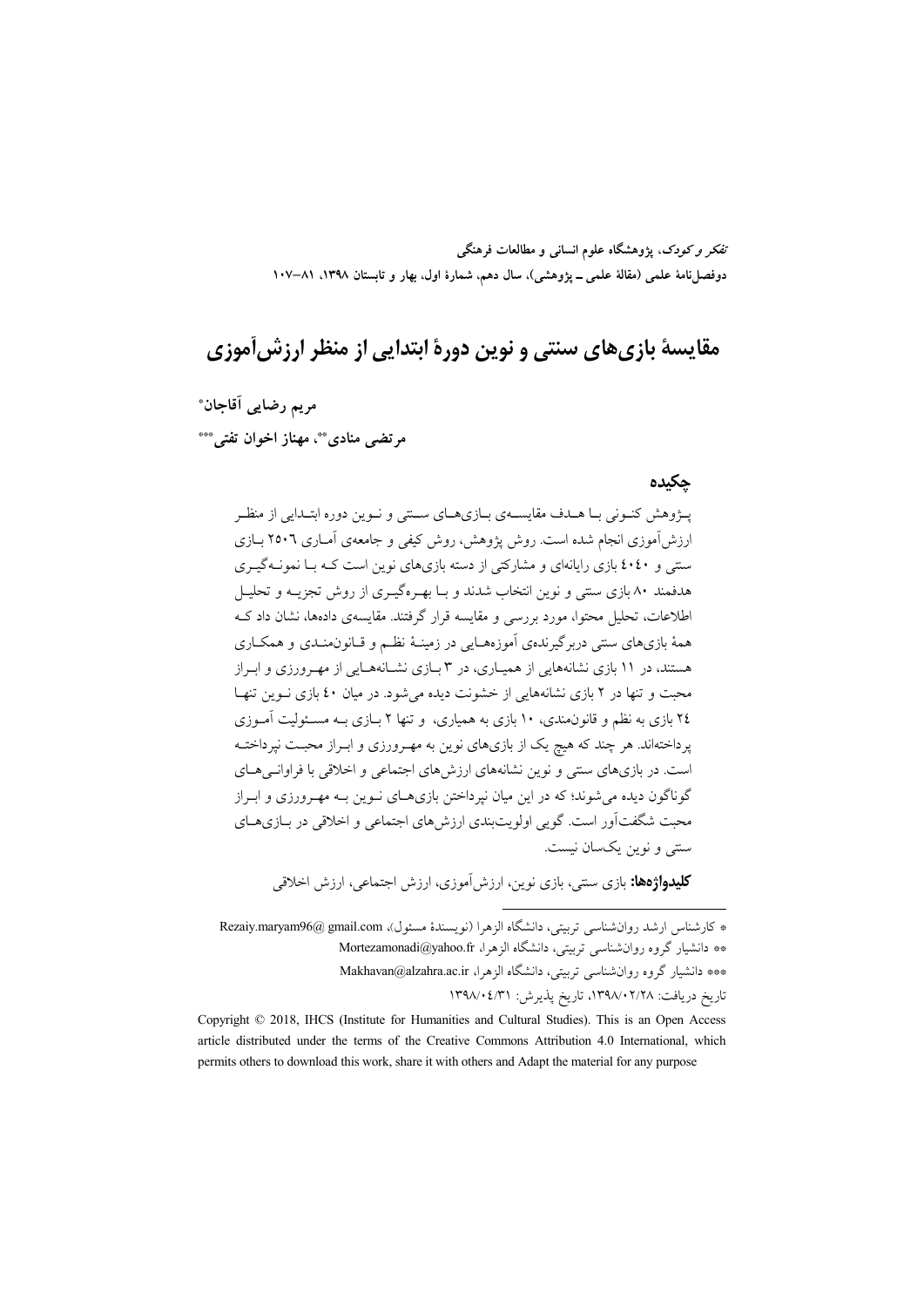#### 1. مقدمه

ارزش ها در زندگی پشر، با همهٔ تفاوتها و تضادهایی که در نمودها و فرهنگهــا دارنــد، در بقاء جوامع و در رشد و ارتقای آنها نقش اساسی ایفاء میکند. بنیـان هــر جامعــه، خــانواده و غیره به ارزش های حاکم بر آنها وابسته است. عبدم آگیاهی از ارزش هیای والای انسیانی و انحراف از حوزهٔ ارزش های برتر به سمت ضدارزش ها، می تواند موجب انحطاط کامـل آنهـا گردد. با توجه به اینکه ما هر روز در جامعه شاهد تبلیغ ضدارزش۵ایی هستیم کـه کودکـان ما در معرض خطر گرایش به سـوی آنهـا هســتند، نقـش حیـاتی اَمـوزش ارزش۵هـا بسـیار ضروری می نماید و برنامهویزی در جهت آموزش مناسب و کارآمد آنها، می تواند راهگشــای مؤثري در جهت كمك به اين مسئله باشد. بايستي دقت كرد همان اندازه كه توجه بــه خــود ارزش ها مهم است، التفات به شیوهٔ اجرایی و تکنیـکهـای کـاربردی آنهـا هــم بسـیار مهــم است(بابایی،۱۳۷۲). اما نکته مهم در اینجا چگونگی آموزش ارزشها است.

هر انسانی هرچه را که میبیند و میآموزد، به شیوهی خود گزینش میکنـد. البتـه بـرای این کار بایستی به او فرصت دیدن و آموختن را داد تا شخصیت او رشد کند. بزرگترهـا به ويژه والدين مسئول ايجاد چنين فرصتي هستند و به همين دليل است كـه نقـش آنهـا در آيندهٔ کودکان حياتي است(يورشه،١٣٩٢: ١٥).

پژوهشهای نیز تایید کننده این موضوع هستندکه از جملــه ایــن پــژوهشهــا، پــژوهش كيگان و وايتينگ(kigan & witting) دررابطه با ارزش هاي اخلاقي است كه مي گويند

اطرافيان بويژه والدين و همسالان بر تحول اخلاقي كودك تاثير قابـل ملاحظـهاي دارنـد. والدين به كودكان الگوهايي عرضه مي كنند كه به آنها امكان مي دهد نظام اخلاقي خـود را متشكل سازند. بلاك و كلبرگ(Block& kohlberg) ثابت كردند كه والدين ازطريق بحث با فرزندانشان می توانند تراز اخلاقی کودکان خود را تغییردهند(رشیدیفر، ۱۳۸۰: ۷۱).

همچنبن وایت(Witte) معتقد است" که تحول اخلاقی ناشی از تقابل فرد و محیط است و علاوه بر عوامل اجتماعي و عاطفي، عوامل شناختي نيز در آن درگيرند؛ يعني فرد بــا واســطه عوامل شناختی به استدلال اخلاقی مجهز می شود(نقدیمزرجی،١٣٧٦: ٢٢). بنابراین می تـوان میزان گرایش کودکان به مسائل اخلاقی را به عنوان یکی ازمسائل اجتماعی مهم مطـرح کـرد که باید بیش از پیش به آن توجه نمود.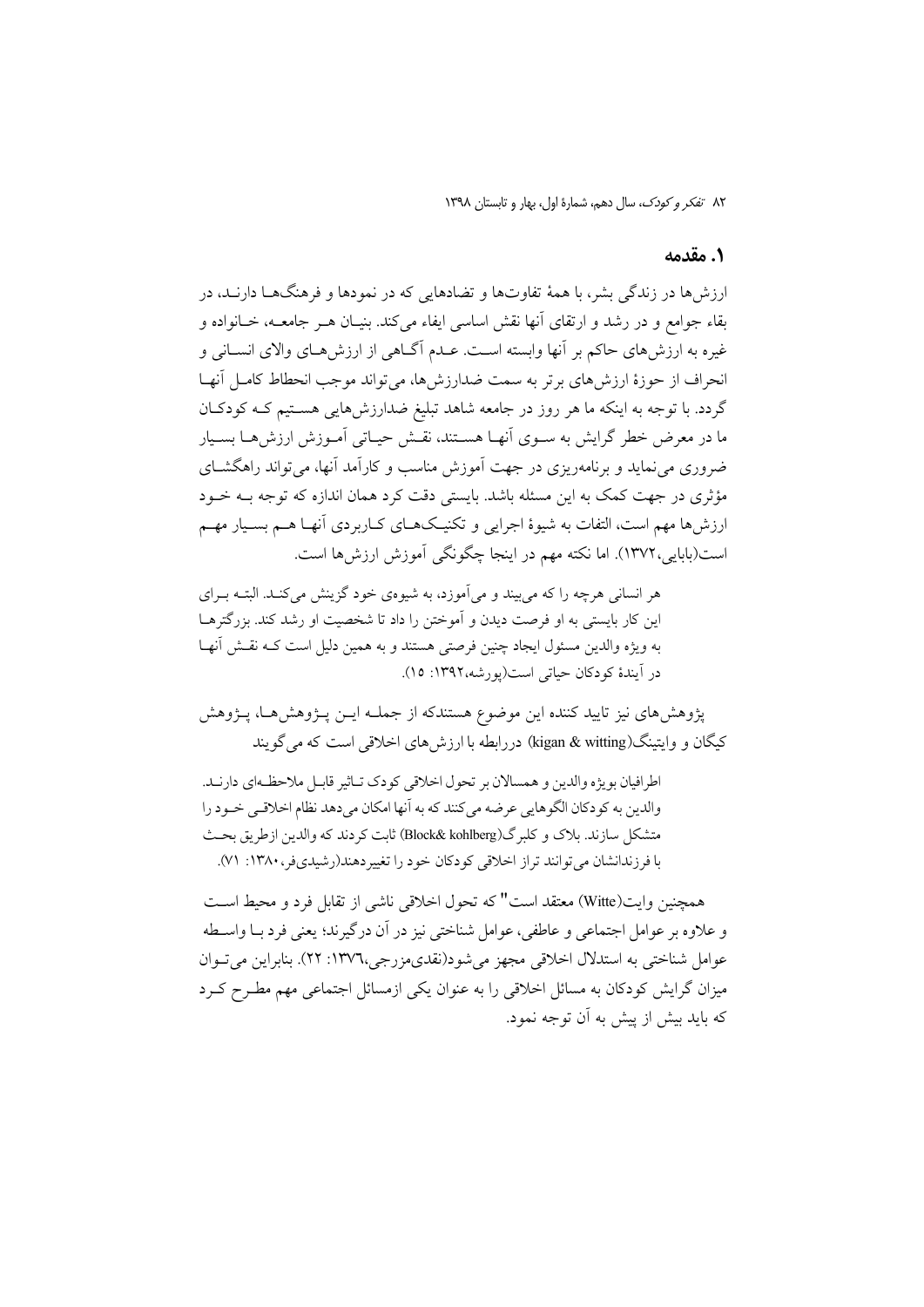مقایسهٔ بازیهای سنتی و نوین دورهٔ ابتدایی از منظر ارزش آموزی (مریم رضایی آقاجان و دیگران) ۸۳

از آنجا که تحول اجتماعی، اخلاقی و به طورکلی ارزشی در کودکـان، بـیش از هــر دوره سنی دیگری است. رشد سریع شناختی در آنها موجب میشود که بهتر بتوانند دربارهٔ مســائل اجتماعي، اخلاقي، و ارزشي قضاوت كنند و در برخورد با اين مســائل، واكـنش دقيــقتـر و پیچیدهتری نشان دهند و برای اینکه این حالـت تـداوم داشـته باشـد، لازم اسـت کـه افـراد ارزش های همسان و مشترک داشته باشند؛ از جمله ارزش هـای مهمـی کـه بـرای بقـا مفیـد می باشند، ارزش های اخلاقی هستند که به موجب آن افراد در قبال یکدیگر احســاس تعهــد، مسؤلیتیذیری، دوستی، و غیره می کنند. افراد اگر در برخورد با یک دیگر اصـول اخلاقـی را رعایت کنند و به عبارتی ارزش های اخلاقی را در وجود خود نهادینه کرده و بر اسـاس أنهـا رفتارهای خـود را جهـتدهـی کننـد، انتظـام و انسـجام جامعــه در سـطح وسـيعی شـكل خواهدگرفت؛ اما عدم رعايت اصول اخلاقي و پايبند نبودن به آنها، روابط اجتمـاعي افـراد را مختل کرده و شیرازه نظم اجتماعی را به هم میزنـد (مهـدوی و زارعـی، ۱۳۹۰). بـر همـین اساس می توان گفت بیشتر برخوردهایی که در مدارس بین دانش آموزان و نیز دانــش آمــوزان با معلمان پیش می آید و متاسـفانه سـبب مـی شـود کــه شــاهد خبرهــای تــاثر برانگیــزی در رسانههای گروهی به ویژه روزنامهها باشیم؛ ناشی از ایــن اسـت کــه ارزش هــای اخلاقــی و اجتماعی أنچنان باید و شاید در وجود کودکان نهادینـه نشـدهانـد. بـرای نمونـه" بـا ضـربه چاقوی یک دانش آموز، معلــم بروجـردی جــان خــود را از دســت داد"(روزنامــه جــامجــم، ۱۳۹۳/۹/۱: ۱۵). امروزه شکایت معلمان از دانش آموزان و والدین از فرزندان را مـی تـوان بـه عنوان شواهدي از ضعيف شدن ارزش هاي اخلاقي دانست. پس ميتوان گفت زمـاني كـه فرزندان مـا بـا مجموعــهاي وســيع از تغييـرات درونــي، بيرونــي، و تعــارضهـاي ناشــي از ارزش های گوناگون روبرو می شوند، بایستی جایگاه مطمئنی برای رشد و دوام خـود دسـت و يا كنند؛ ولي از آنجايي كه أنها از تجربه كـافي بـراي برخــورد صــحيح بــا مســائل پيچيــده اجتماعي، اخلاقي، و ارزشي كه با أنها روبرو مي شوند، برخوردار نيستند، ضـرورت أمـوزش ارزش ها بیشتر نمایان می گر دد(یافتههای پژوهش های فرید، سعدی پـور، کریمـی، و فلسـفی-نژاد، ۱۳۸۹؛ خسروي و باقري، ۱۳۸۷؛ لاريجاني و متوسلي، ۱۳۸۷؛ جهاني، ۱۳۸٦؛ سـجادي، ۲۰۰۷ ؛ لیند، ۲۰۰٦؛ یاتنود(patenaude)،۲۰۰۳؛ والکر (walker)،۲۰۰۲؛ نشان دادند که آمــوزش ارزش ها سبب رشد اخلاقی می گردد).

ارزش ها از مهمترین مباحثی است که کودکـان بایســتی آن را بیاموزنــد و آن را در ســایه جامعهيذيوي مي آموزند.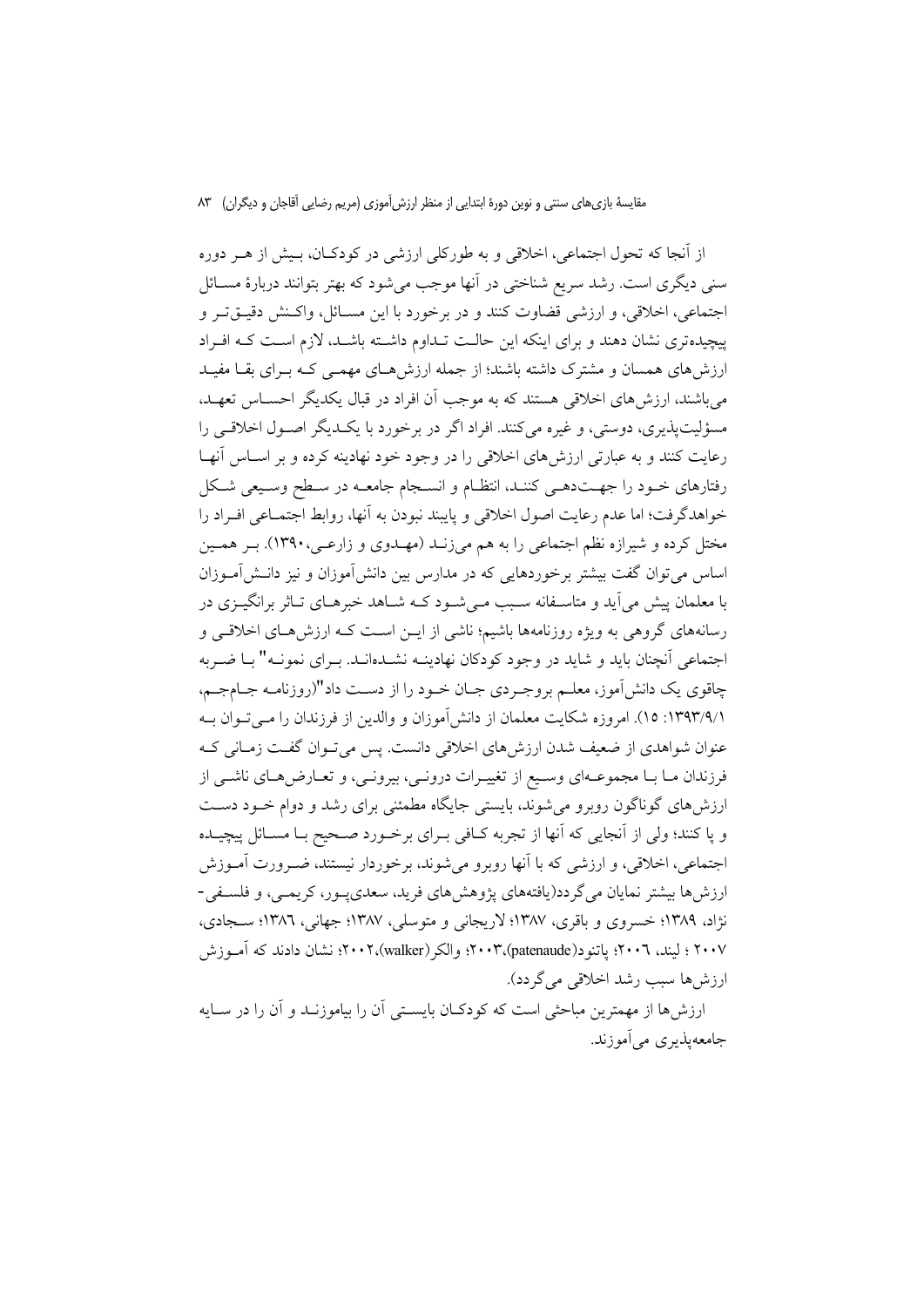جامعه پذیری یا اجتماعی شدن نوعی فرایند کنش متقابل اجتماعی است که در خــلال آن فرد هنجارها، ارزشها و دیگر عناصر اجتماعی، فرهنگی و سیاسی موجود در گـروه یـا محیط پیرامون خود را فرا گرفته، درونی کرده و آن را با شخصیت خود یگانه مـیسـازد (سليمي و داوري،١٣٨٥: ١٤٤).

به بیانی دیگر، جامعهپذیری فرایندی است که از طریــق آن کودکــان رفتــار، مهــارتهــا، انگسزههـا، ارزش هـا، اعتقــادات، و اســتانداردهایی را کــه مناســب و مطلــوب و مشخصــه فرهنگشان است، مي آموزند"(ماسن، کيگان، هوستون و کانجر، ١٣٩٣: ٥٧٥).

از دیدگاه ژان پیاژه(Jean Piaget)، "رشد اخلاقی به منزله نظـام ارزشــی در روابـط افــراد نمایـانگر سـازمانیـابی تعامـل ذهـن بـا محـیط اسـت و همگـام بـا رشـد روانـی تحـول می یابد"(محسنی، ١٣٩٤: ١٧). از سوی دیگر، لورنس کلبہ گ(Lawrence Kohlberg) هماننــد پیاژه اخلاق را با مفهوم عدالت تبیین می کند و معتقد است که قضاوتهای اخلاقی کودکان و نوجوانان از عدالت در سطوح مختلف فرق می کند و بالاترین سطح آن، دست پـافتن بـه حقوق مساوی و جهانی برای همه مردم و تحقق ارزش های عـالی انســانی در زنــدگی افــراد است. ضمن اینکه کلبرگ همچون پیاژه، بر رفتار اخلاقی تاکیدی ندارد و به آنچه فرد انجـام مى دهد علاقهاى نشان نداده است؛ زيرا اعتقاد دارد كه از مطالعهٔ رفتار فرد، اطلاعــاتى دربــارهٔ میزان رشد بافتگی اخلاقی او به دست نمی آبد(کدیور، ۱۳۸۲).

ویگوتسکی از بنیانگذاران نظریهٔ اجتماعی خرهنگبی برنحـوهای کـه فرهنـگ ارزش هـا، عقاید، آداب و رسوم و مهارتهای اجتماعی به نسل بعدی انتقـال مـی یابـد، تمرکزمـی کنـد. آنچه در این دیدگاه بر آن تأکید می شود، اهمیت جامعه و فرهنگ در تولید و انتقال ارزش هــا است. از طرف دیگر، نظریهپردازان دیدگاه تحلیـل روانـی معتقدنـد ارزش۵حـای اجتمــاعی و اخلاقي از بيرون و پيرامون كودك اخذ مي شوند(محسني، ١٣٩٤). به طور كلـي ايــن ديــدگاه بر این باور است که چگونگی رفتـار اخلاقـی و احسـاس گنـاهی کـه بـه دنبـال تخلـف از معیارهــای اخلاقــی پیــدا مــیشــود، نشــانگر ایــن اســت کــه «مــن برتــر» از طریــق همانندسازی(.Identification) شکل گرفته است. همانندسازی هــم در حقیقــت، درونٍســازی همان اصول اخلاقي دريافت شده از والدين است(بي ريا، رهنما، أقاتهراني، حقـاني، شــاملي، زارعان، مصباح و ساجدي، ١٣٨٥).

از میان دیدگاههای رفتارگرایانه، رویکرد یادگیری اجتمـاعی- شـناختی( Cognitive social learning theory of moral development) تبيين نسـبتاً بهتـري از رفتـار اخلاقـي و اجتمـاعي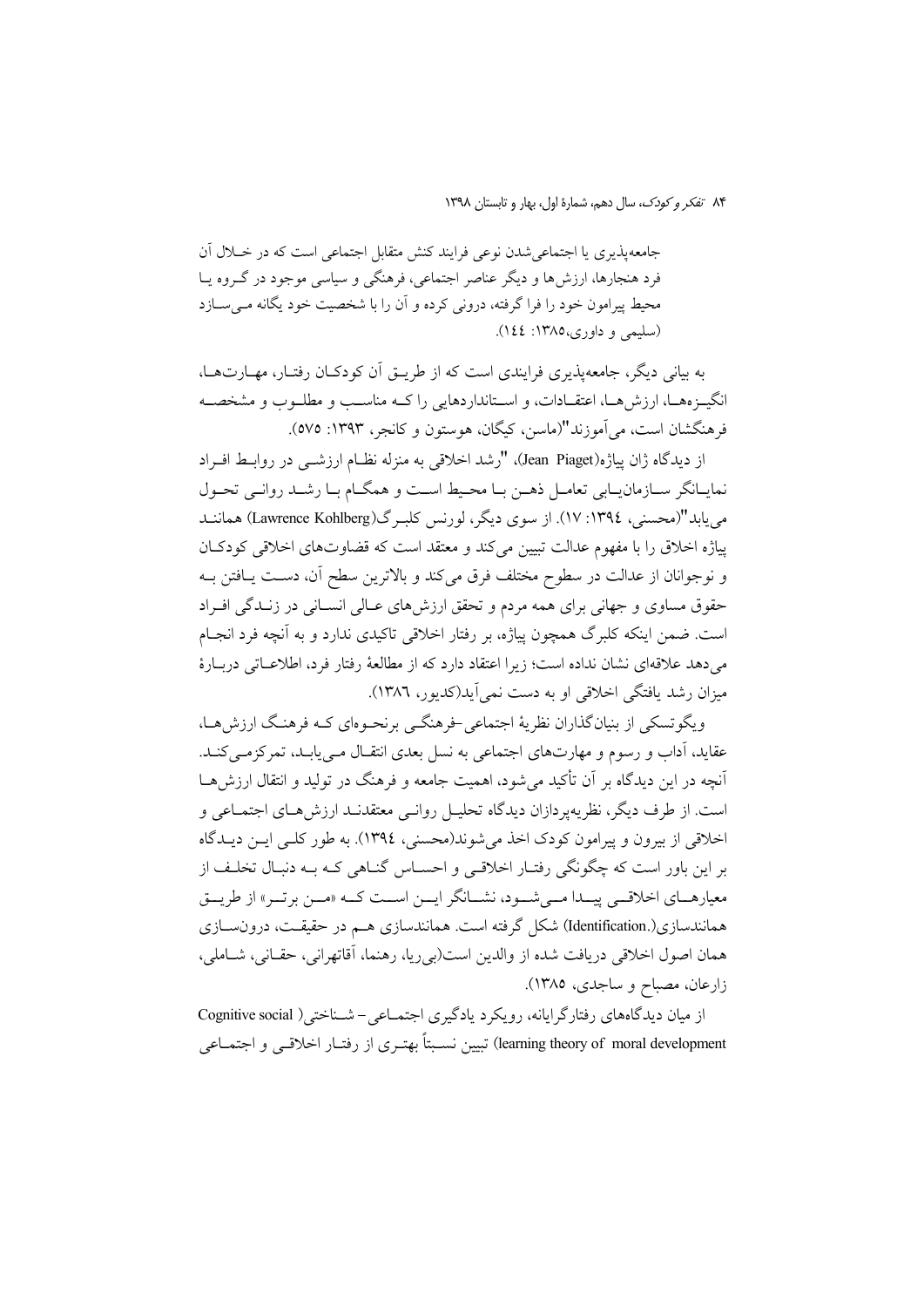مقايسهٔ بازي هاي سنتي و نوين دورهٔ ابتدايي از منظر ارزش آموزي (مريم رضايي آقاجان و ديگران) ۸۵

ارائه می دهد. بر طبق این دیـدگاه، یـادگیری اصـول اجتمـاعی و اخلاقـی منحصـر بـه دورهٔ خاصی از مراحل رشد نیست، بلکه رفتارهای اجتماعی و اخلاقی مانند هر رفتـار دیگـری در تمام طول عمر قابل یادگیری است؛ به عبارتی، تاکید این مکتب بر اکتسابی بـودن رفتارهـای اجتماعی و اخلاقی مانند هر رفتار دیگری است و در این میـان دو مؤلفـه سرمشــق دهــی و تقويت رفتار بيش از همه در يادگيري رفتارهاي اجتماعي و اخلاقي موثرنــد. بــه عبــارتي، از نظر این مکتب صرف شرطی سازی و به کارگیری مؤلفههای القایی بـرای رشــد اجتمــاعی و اخلاقی کافی نیست؛ بلکه نیاز به سرمشقها و الگوهای عملی نیز وجود دارد تا کودک عمــلاً از أنها تقليـد كـرده و رفتارهـاي اجتمـاعي و اخلاقـي مناسـب ماننـد نظـم و قـانون&نـدي، همکاری، راستگویی، عدالت ورزی وغیره را از آنها فرا گیرد(برک، ۱۳۸۸).

نظریه سیستمهای بوم شناختی که یــوری بــرونفن برنــر آن را مطــرح کــرده، عمــدتاً بــر زمینههای اجتماعی و تـاثیرات مـوقعیتی بـر رشـد انسـان تمرکـز دارد. نظریــهٔ سیســتمهــای بومشناختی، فرد را درون سیستم پیچیدهای از روابط، شامل چندین سـطح مختلـف، در نظـر می گیرد. این سیستمها با هم تـداخل داشـته و بـرهم تـأثیر متقابـل مـی گذارنـد. هرکـدام از سیستمهای موجود در این سطحها از طریقی ویـژه و بـا سـازوکارهایی خـاص ارزش،حای اخلاقی و اجتماعی خود را به افراد جامعه منتقل میکنند و شخصیت اخلاقی و اجتمـاعی فرد حاصل تعامل و حتی تضاد میان ارزش های سیستمهای مختلفی است که فرد عضـوی از أنها است(برک، ۱۳۸۸). بنابراین در این نظریه، رشد ارزشهای اخلاقـی و اجتمـاعی توسـط شرایط محیطی یا آمادگیهای درونی کنترل نمی شود. در عوض، افراد محصول و آفریننــدهی محیطهای خود هستند و در ارتباط با منابع و عوامل مختلـف همچـون خـانواده، همسـالان. نظــام أمــوزش و يـــرورش، رســانههـــا، و غيـــره ارزش هـــاي اجتمــاعي و اخلاقـــي را می اَموزند کودکان چنانچه اَزاد باشند هر اَنچه که می خواهند می اَموزند و اَموختـههایشــان را درونی میکنند؛ ولی اگر آموزش،ا اجباری باشد، اگرچه ممکن است کودک از آنهـا پیــروی کند؛ اما زمانی که در فضایی با آزادیهای نسبی قرار میگیرد، به آموختههای تحمیلـی کمتـر جامهی عمل می پوشاند. پس بایستی آموزش به کودکان به گونهی باشد که برای او جـذابیت داشته باشد و از آنجا که کودک به بازی علاقمند است، می توان با کمی توجه، صـرف وقـت و ابتکار از علاقه کودک به بازی برای آموزش وی بهره جست.

بازی ارزندهترین و بزرگترین جلوهٔ حیات در دورهٔ کودکی است. کودک بدون بـازی و بازیچه مانند ماهی بدون آب است. در سرزمین پهناور و کهنسال ایران، هیچ کـس نمـی۱دانـد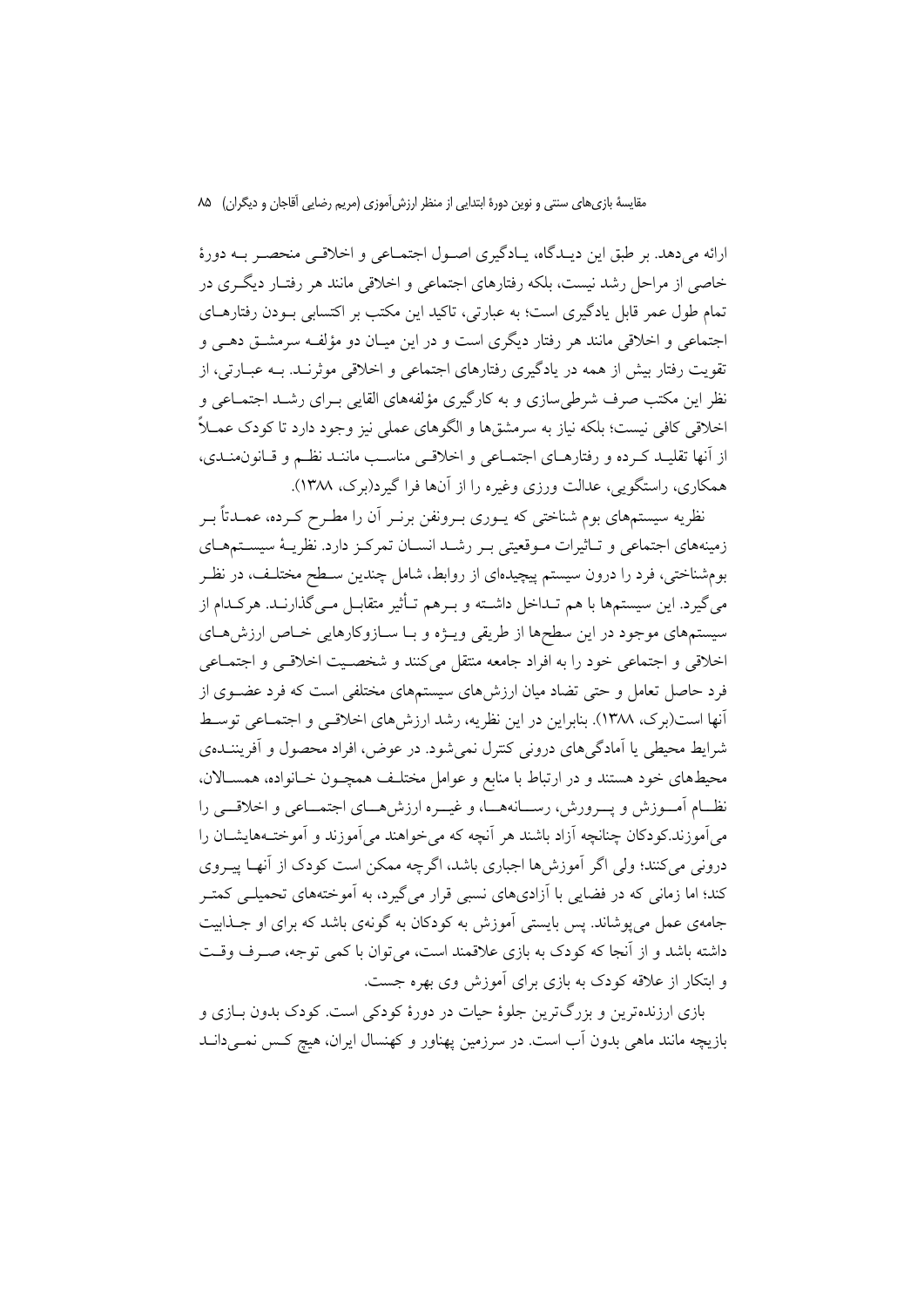از چه زمان و از كجا بازىها آغاز شدهاند و چه كس يا كسانى آغازگر آنها بــودهانــد. از لابــه لای متون به جای مانده از روزگاران کهن در مییابیم که ایرانیـان باسـتان بــه فرزنــدان خــود سواری، تیراندازی، و چوگان میآموختهاند، اما هیچ نشانهای دال بر فراگیر بودن این بازیهـا در بین مردم عادی در دست نیست، تنها گاهگاهی این بازیها سر از آثــار ادبــی و پژوهشــی درآوردهاند و دستکم از اشارهٔ شاعران و نویسندگان می توان به دیرینگی پارهای از آنهـا پــی بر د(قزل اياغ، ١٣٩٢).

تغییر در شیوههای زنـدگی مـردم، گسـترش شهرنشـینی، صـنعتیشـدن و پیـدایش فناوریهای نوین، بسیاری از بازیهای سنتی را منسوخ کرده یا به حاشیه رانده است. گرچــه هنوز بعضی از این بازیها در سطح شهرهای کوچک و روستاها بازی می شود؛ ولی در کـل می توان گفت که این بازیها دیگر نقشی پراهمیت در پرکردن اوقات فراغت کودکـان امـروز ندارد(اَذر و شکارلو، ۱۳۹۳). بخشی از اَنچه روی داده اجتنابنایذیر است و بهایی است کـه انسان بایستی به ناچار برای دست یافتن به فناوری پیشـرفته و زیسـتن در سـایهٔ آن بپـردازد، ولي همهٔ شواهد حاکي از آن است که انسان بدون روحيهٔ بازي شايد نمي توانست بــه شـکل امروزی تکامل بیابد، آنچنان که شیلر ادعا میکند ظاهراً" انســان هنگــامی بــه راسـتی انســان است که به بازی میپردازد"(قزل ایاغ، ۱۳۹۲: ۱۱). بنابراین با وجود اسیر شـدن بـازیهـا در چمبرهٔ اندیشههای منفعتطلبانه که آن آزادی بی قید و شـرط بـودن و تنهـا بـه نفـس بـازی اندیشیدن را از آنها سلب کرده است، آیا بـازیهـای سـنتی و نـوین مـی تواننـد در آمـوزش ارزش ها نقشب موثر داشته باشند؟

### ٢. هدف و سؤالات يژوهشي

از اّنجایی که شناخت و بهرهگیری از بازیها علاوه بر بار فرهنگی، نه تنها می توانــد تــاریخ و سنن این مرز و بوم را به نسل های آینده منتقل کند، بلکه از آن مـی تـوان بـه عنـوان بهانــهای برای ارزش آموزی و معنا و مفهوم بخشی دوباره به زندگی استفاده کرد. برای تحقق، بخشــی از این هدف، در این پژوهش به مقایسه بازیهای سنتی و نـوین پرداختـه شـده اسـت تـا از مقایسه این بازیها بتوان به نقش برتر هرکدام در ارزش[مـوزی کودکـان پـی بـرد. از همـین روی هدف از مقایسهی بازیهای سنتی و نـوین فـراهم آوردن شـرایط لازم بـرای شـناخت بازیها در ارزشآموزی کودکان و پاسخ به پرسشهای زیر است: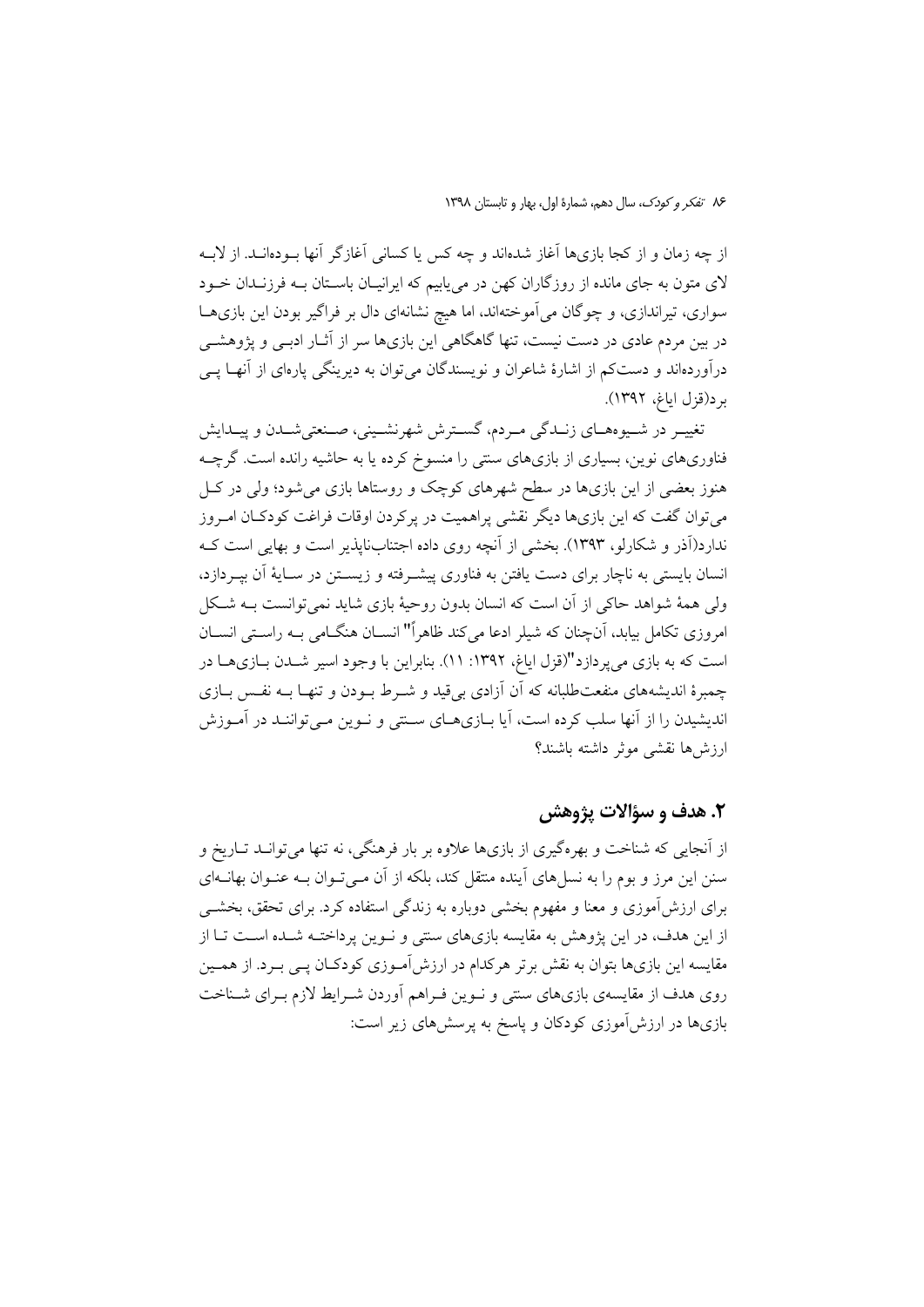مقایسهٔ بازیهای سنتی و نوین دورهٔ ابتدایی از منظر ارزش آموزی (مریم رضایی آقاجان و دیگران) ۸۷

اًیا مولفههای ارزش اجتماعی در بـازیهـای سـنتی اولویـتبنـدی متفـاوتی نسـبت بـه بازی های نوین دارند؟ اًیا مولفههای ارزش اخلاقبی در بـازیهـای سـنتی اولویـتبنـدی متفـاوتی نسـبت بـه بازی های نوین دارند؟ آیا بازیهای سنتی بازده ارزش آموزی گستردهتری نسبت به بازیهای نوین دارد؟

## **۳. روش پژوهش**

از اَنجایی که هدف پژوهشگر بررسی عمیق و توصیف بـازیهـایی سـنتی و نـوین اسـت، مناسبترین روش برای رسیدن به این منظور روش کیفی است؛ چرا که این روش معطـوف به فهم رمز زبان بوده و در پی تحلیل مســائل مــی۱شــد(بلیکی، ۱۳۸۹). جامعــهی یژوهشــی طرح حاضر، ۲۰۵٦ بازی سنتی ثبت شـده در سـطح کشـور اسـت(اَذر وشـکارلو، ۱۳۹۳). آماری از تعداد دقیق بازیهای نوین در دست نیست؛ اما با استناد به سـخنگوی سـایت ملـی بازیهای رایانهای(مینایی، ۱۳۹۰)، سالانه چهار هزار بازی رایانهای در جهان تولیـد مـی شـود و بر اساس کتاب بازیهای مشارکتی( سبحانی، ۱۳۹۲)، ٤٠ بازی مشارکتی برای ایــن گــروه سني وجود دارد.

در یژوهش های کیفی روش نمونهگیری هدفمند(Purposive Sampling) است و آن بــدین معنی است که واحدها به جای انتخاب تصادفی، به علت ویژگیهای آنها نسـبت بــه پدیــده مورد مطالعه انتخاب میشوند(دلاور، ۱۳۹۲). از آنجایی کـه نمونـهی انتخـاب شـده تـاثیری بسیاری بر پژوهش دارد بایستی نمونهای انتخاب شود که پژوهشگر را در رسیدن بــه هــدف یژوهش یاری رساند. به همین منظور ۲۵۰٦ یازی سنتی تـک بــه تـک مــورد بررســی قــرار گرفت و ٦٦١ بازی به دلیل شرح نداشتن و مشخص نبودن اینکه مربوط به کدام گروه سـنی است کنار گذاشت و ۱۸٤٥ بازی با شرح باقی ماند. ۱۸٤٥ بازی باشرح بــا اسـتفاده از چـک لیست شناسایی مولفههای ارزش[موز( ارزش اخلاقی و اجتمـاعی) کـه روایــی و پاپــایی آن توسط اساتید راهنما و مشاور تایید شده است، مورد بررسی قرار گرفت و ۳۵۱ بـازی سـنتی که نشانههای از ارزشآموزی در آنها وجود داشت و متناسب بــا گــروهســنی دوره ابتــدایی است، استخراج گردید. سپس با استفاده از نمونهگیری هدفمند ٤٠ بازی سـنتی کـه بیشـترین همخوانی را با موضوع پژوهش و مولفههای أن داشتند، انتخاب گردید. در مورد بـازیهـای نوین هم با مراجعه با سایت مطالعات ملی بازیهـای رایانــهای و ســایت بانـک نــرمافـزاری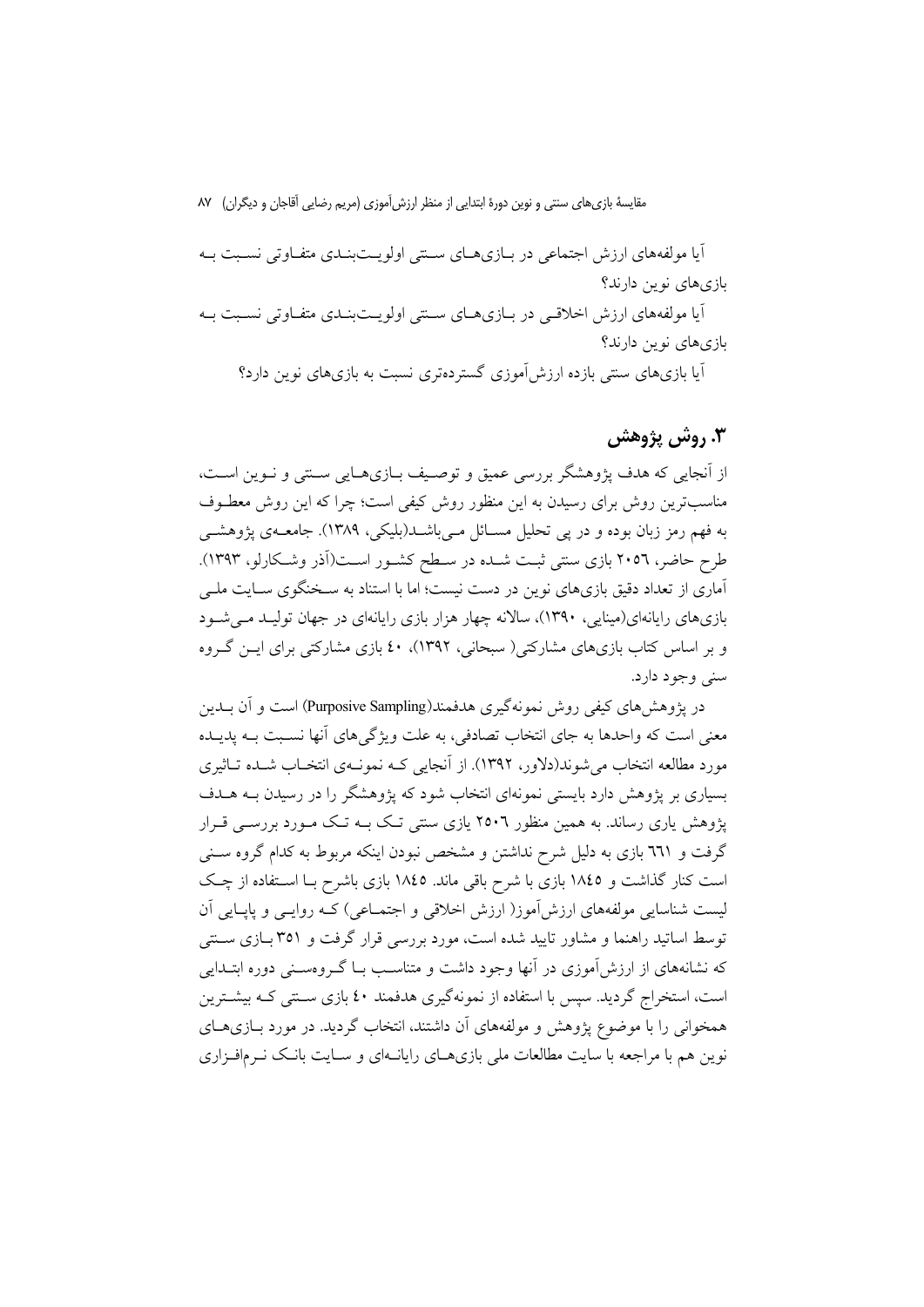٨٨ تفكر وكودك، سال دهم، شمارة اول، بهار و تابستان ١٣٩٨

دانش پژوهان ٤٠٠٠ بازي رايانهاي شناسايي شــدند و بــا اســتفاده از چــک ليســت شناســايي مولفههای ارزش آموز حدود۱۲۰ بازی که نشانههای از ارزش آموزی در آنها وجود داشت و متناسب با گروه سنی دوره ابتدایی است، استخراج گردید. سپس با استفاده از روش نمونـه-گیری هدفمند ۱۵ بازی پارانهای که دارای شرح بودند و بیشترین همخـوانی را بـا موضـوع یژوهش و مولفههای آن داشتند، برگزیده شد. در مورد بازیهـای مشــارکتی کـه دســتهای از بازیهای نوین است با استناد بـه کتـاب بـازیهـای مشارکتی(سـبحانی، ۱۳۹۲) ٤٠ بـازی مشارکتی وجود دارد که از این تعداد، ۲۵ بازی با استفاده از چک لیست شناسایی مولفههـای ارزشآموزاستخراج گردید. در کل نمونه آماری پژوهش حاضر ٤٠ بازی سـنتی و ٤٠ بــازی نوین در دو دسته بازیهای رایانهای و بازیهای مشارکتی است.

روش گردآوری اطلاعـات در پــژوهش حاضـر، روش مـرور اسـناد اسـت کــه در ايــن پژوهش اسناد، شرح بازیهای سنتی و نوین است. یکی از روشهای مهم تجزیــه و تحلیــل اطلاعات در پژوهش کیفی تحلیل محتوا است. از آنجا که هــدف اصــلی پژوهشــگر بررســی عمیق و دقیق بازیها از منظر ارزش[موزی است و روشی که این امکان را بـه وی مـیدهــد تا به صورت کاملاً گسترده وارد موضوع شود و اطلاعات را جامع و کامـل مــورد تجزیـــه و تحليل قرار دهد، تحليل محتوا (Content Analysi) است.

شرح بازیهای سنتی و نوین از نظر وجود مولفههـای ارزش[مـوز مـورد تحليـل محتـوا قرار گرفت و از تحلیل محتوای بازیها، مفاهیمی مختلف ارزشی اسـتخراج گردیــد. مفــاهیم استخراج شده دوباره مورد تحلیل محتوا قـرار گرفـت و مفـاهیمی چـون عـدالت، ایشـار، از خودگذشتگی، عشق و محبت و …. در ارتباط با یکدیگردستهبندی شدند وطبقهای بـه نـام ارزش اخلاقی را پدید آورند و مفاهیمی چون تعاون، همکاری، نظـم و قـانون0منـدی، و ..... درارتباط با یکدیگردستهبندی شدند وطبقهای به نام ارزش اجتماعی را پدیـد آورنـد. سـپس مفاهیم استخراج شده به روش توصیف فراوانی در قالب نمودار نمـایش داده شــدتا بــه ایــن وسیله تفسیر دادهها راحتتر صورت پذیرد. ارزیـابی روش هـای پـژوهش کیفـی نیـز ماننـد روش های کمی، به ابزارهایی خاص، نظیر روایی(Validity) و پایایی(Reliability) نیـاز اسـت؛ اما در پژوهشهای کیفی روایی و پایایی مانند روشهای کمـی، بـر اصـول مشخصـی اسـتوار نيســت؛ البتــه، ايــن بــه زيربنــا و منطــق درونــي پـــژوهش كيفــي و جنبــهي تفســيري آن بــر مے گے دد(عباس زادہ، ۱۳۹۱).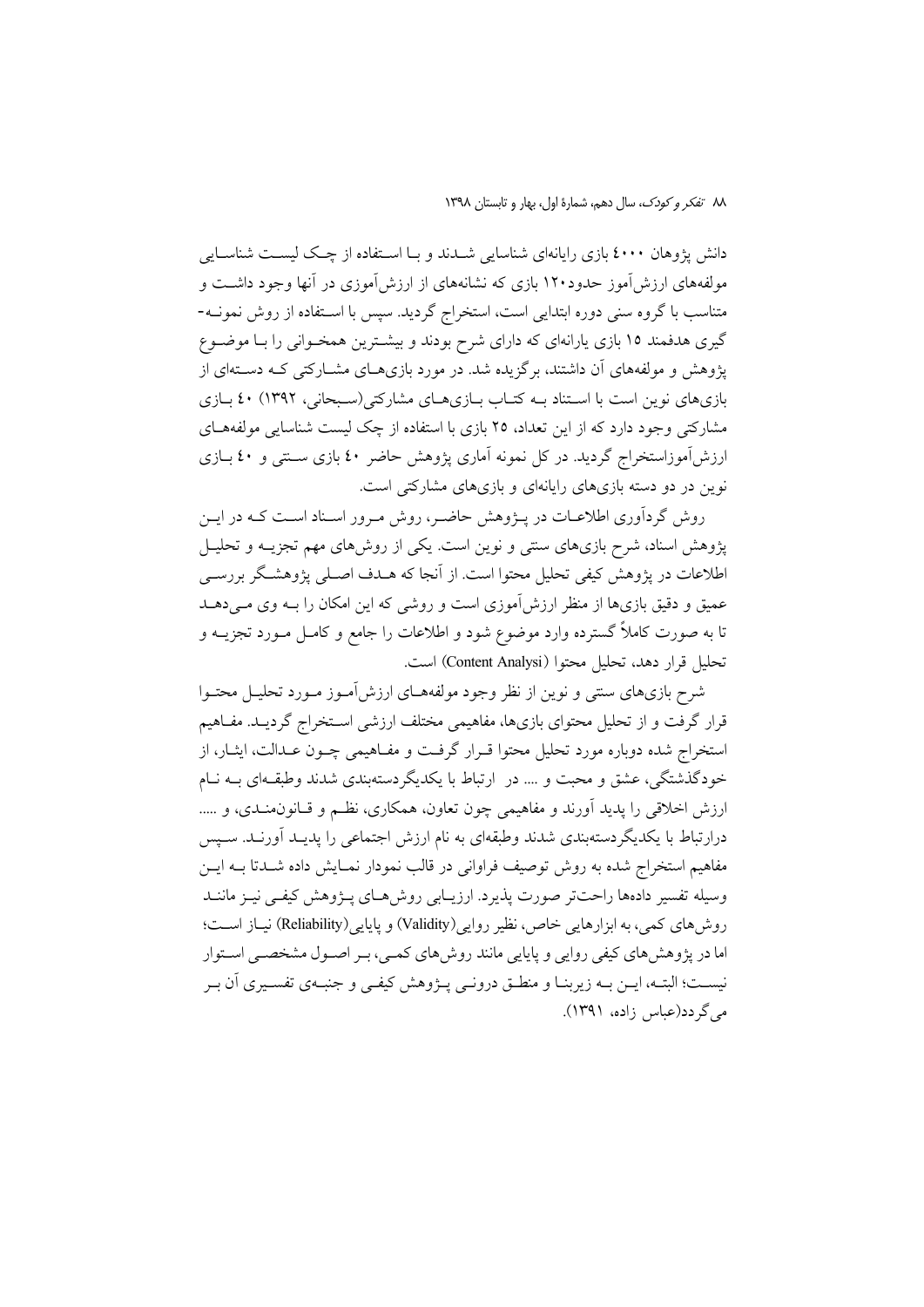مقايسهٔ بازي هاي سنتي و نوين دورهٔ ابتدايي از منظر ارزش آموزي (مريم رضايي آقاجان و ديگران) ۸۹

مفهوم اعتبار در یژوهش های کیفی از منظرهای مختلفی بـه کـار رفتـه اسـت؛ بـرای مثـال ليــنكلن و گوبـــا(١٩٨٥)، چهـــار ويژگـــي قابـــل|عتبـــار بـــودن(Gredibility)، قابـــل انتقــــال(بـــــودن(Transferablity)، وابســــتگي(Dependability)، و قابــــل تأييــــد بودن(Confirmability) را برای معقول بودن(Soundness) یژوهش کیفی مطرح نمـودهانــد کــه اعتباريذيري(قابل اعتبار بودن)، انتقــال1يــذيري(قابل اعتبــار بــودن)، و اعتماديــذيري مفــاهيمي هستند که جایگزین روایی و پایایی در پژوهش های کمی شدهاند(عباس زاده، ۱۳۹۱).

اعتباریذیری به واقعی بودن توصیفها و یافتههای پژوهش اشاره دارد و انتقال پذیری ک جایگزین اعتبار بیرونی پژوهش های کمی به شمار می رود، به معنای قابلیت تعمیم نتـایج به سایر حوزهها و زمینههاست. تاییدیـذیری هـم بـه معنـای کوشـش در جهـت احـراز شاخص عینیت در پژوهش است؛ هرچند این مفهوم در پژوهش های کمی به معنای پرهیز یژوهشگر از تأثیر سوگیریها و ارزش داوریها در یژوهش است. در یژوهش کیفی ایــن امر بیشتر به معنای قدرت تحلیل و دقت دادههـا و میـزان تاییـد آنهاســت(حریری، ۱۳۸۵:  $(77)$ 

يژوهشگران كيفي، بيشتر به مباحثي چون قابل اعتماد بـودن دادههـاي جمـع|َوري شــده و صحت اّنها و همچنین دقت در جهت به کارگیری روش اجرای پژوهش توجه دارند و بحـث تعمیم نتایج به زمینههای دیگر برای آنان در اولویت قرار ندارد. بدین ترتیب، معیـار پایـایی در قابلیت کنترل، قابلیت اعتماد به دادهها، و روش اجرای یژوهش فرمول بندی مجدد شـده اسـت و سایر برداشتها از پایایی را مانند این که مجموعهی دادههای تکراری بـه همـان دادههـا و نتايج منتهي خواهد شد، كنار بگذارند. اگر اين برداشـت از پايـايي بــه كارگرفتــه شــود، شــايد بر اعتمادي به دادهها به اعتماد به آنها ترجيح داده شود(فليک، ١٣٨٥). به هر حال هر دو گـروه یژوهشگران کیفی و کمی نیازمند اثبات این نکته هستند کـه پـژوهش۵هایشـان معتبـر اسـت. يژوهشگران كمي وقتي از روايي و پايايي پژوهش صحبت ميكنند، اغلب به پژوهشي اشــاره دارند که از اعتبار برخوردار است؛ در حالیکه اعتبار پژوهش کیفی به میزان توانـایی و تــلاش یژوهشگر بستگی دارد. اما با این وجود از آنجایی کـه پــژوهشهــای کیفــی در کشــور رواج چندانی ندارد لذا به طور معمول روایی و پایایی پـژوهشهـا بـا نظـر متخصصـین امـر و در پایاننامهها با نظر اساتید راهنما و مشاور تعیین میگردد که در این پژوهش هم چک لیست شناسایی مولفههای ارزش آموز از شرح بازی سنتی و نوین و بـازیهـای شناسـایی شــده از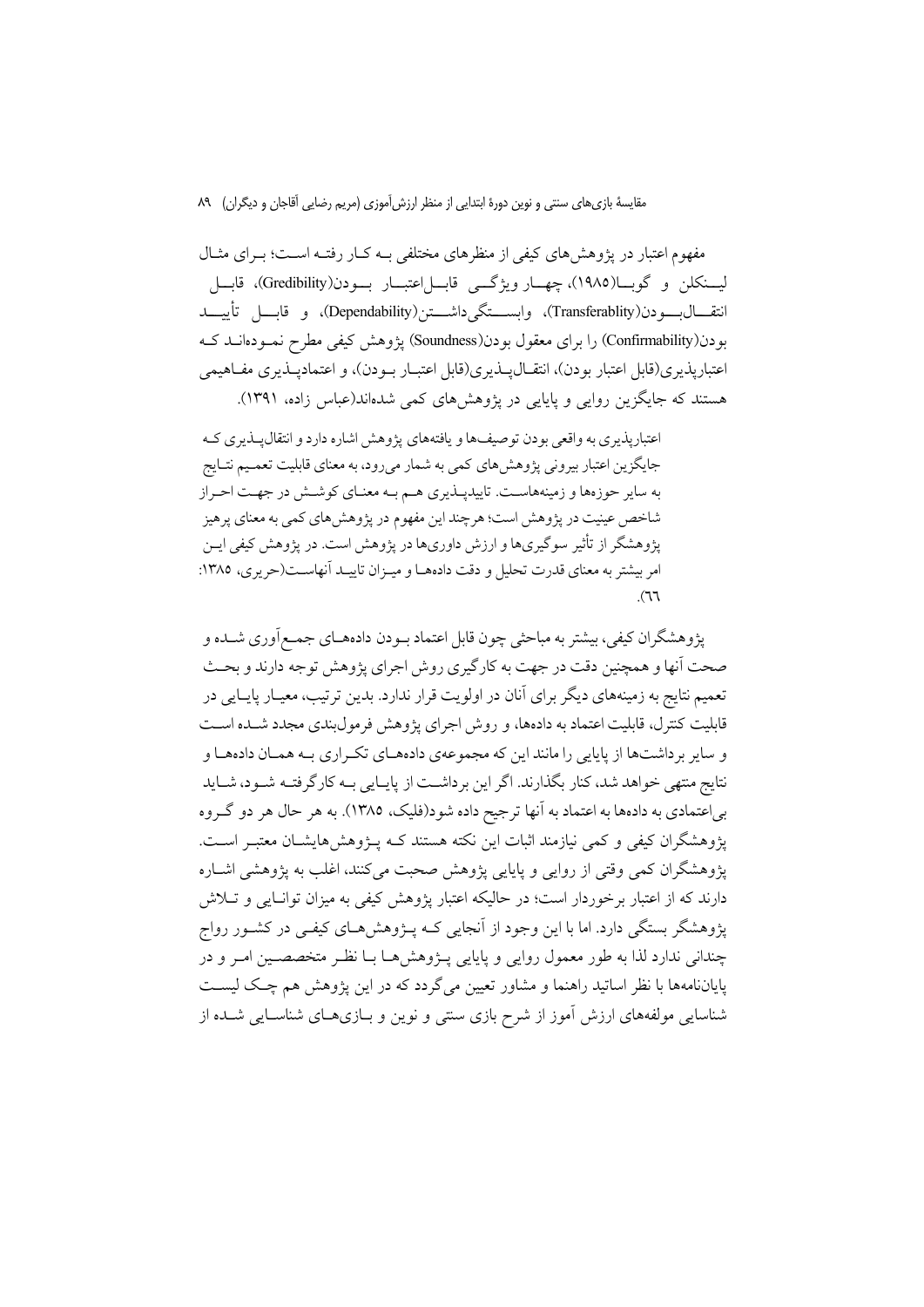نظر وجود این مولفهها پس از استخراج، توسط اساتید راهنما و مشاور کنترل شــد و صــحت دادهها توسط آنان مورد تایید قرار گرفت.

### ٤. يافتهها

اطلاعات لازم برای پژوهش حاضر از تحلیـل محتـوای ٤٠ بـازی سـنتی و ٤٠ بـازی نـوین گردآوری شده است. بازیهای نوین در این پژوهش شامل ۲۵ بــازی مشــارکتی و ۱۵ بــازی رایانهای است که نام بازیها به این شرح است:

| بازیهای سنتی                                       | رديف               | بازیهای سنتی                                                      | رديف |
|----------------------------------------------------|--------------------|-------------------------------------------------------------------|------|
| مخفى كردن اشياء                                    | ۲۱                 | برادر كمكم كن(گرگم به هوا يا دوستم كمكم كن)                       | ١    |
| هفتسنگ                                             | ۲۲                 | گرگم و بره ميبرم                                                  | ۲    |
| نجات دادن                                          | $\Upsilon\Upsilon$ | الک دولک(پیل دسته)                                                | ٣    |
| شيطون و فرشته                                      | ٢٤                 | قايم موشك(قايم باشك، سكسك)                                        | ۴    |
| داج بال(داژبال)                                    | ۲٥                 | امدادي چيدن و برچيدن(چيدن و برچيدن)                               | ۵    |
| قلعه برفي                                          | ۲٦                 | استخوان شيري                                                      | ۶    |
| گربه نبره                                          | ۲٧                 | جوجوئينه                                                          | ٧    |
| گوکدوره                                            | ٢Λ                 | استاد و شاگرد(اوستا و شاگرد، اوستا بازی، و سردسته را<br>پيروي کن) | ٨    |
| خطوخونه(اکر دوکر و<br>لى لى)                       | ۲۹                 | اگر بمانی، برنده میشی                                             | ٩    |
| ایست(یاری کنی شاد<br>میشوم و با کمک آزاد<br>مىشوم) | ۳۰                 | اینکار رو بکن، این کار را نکن                                     | ۱۰   |
| دونده و گیرنده                                     | ٣١                 | حروف الفبا                                                        | ۱۱   |
| جادوگر                                             | ٣٢                 | چوب كشى(طناب كشى)                                                 | ۱۲   |
| وسطى                                               | $\tau\tau$         | خرگوش و روباه(خرگوش و شکارچی، خرگوش بیلانه،<br>شكارخرگوش)         | ۱۳   |
| از من بگير به او بده                               | ٣٤                 | رنگ(رنگارنگ)                                                      | ١۴   |
| جهت يابي                                           | ٣٥                 | روباه و جوجهها(نصف و شب)                                          | ۱۵   |
| روباه و جوجهها(نصف                                 | ٣٦                 | درست يا غلط                                                       | ۱۶   |

جدول۱. نام بازیهای سنتی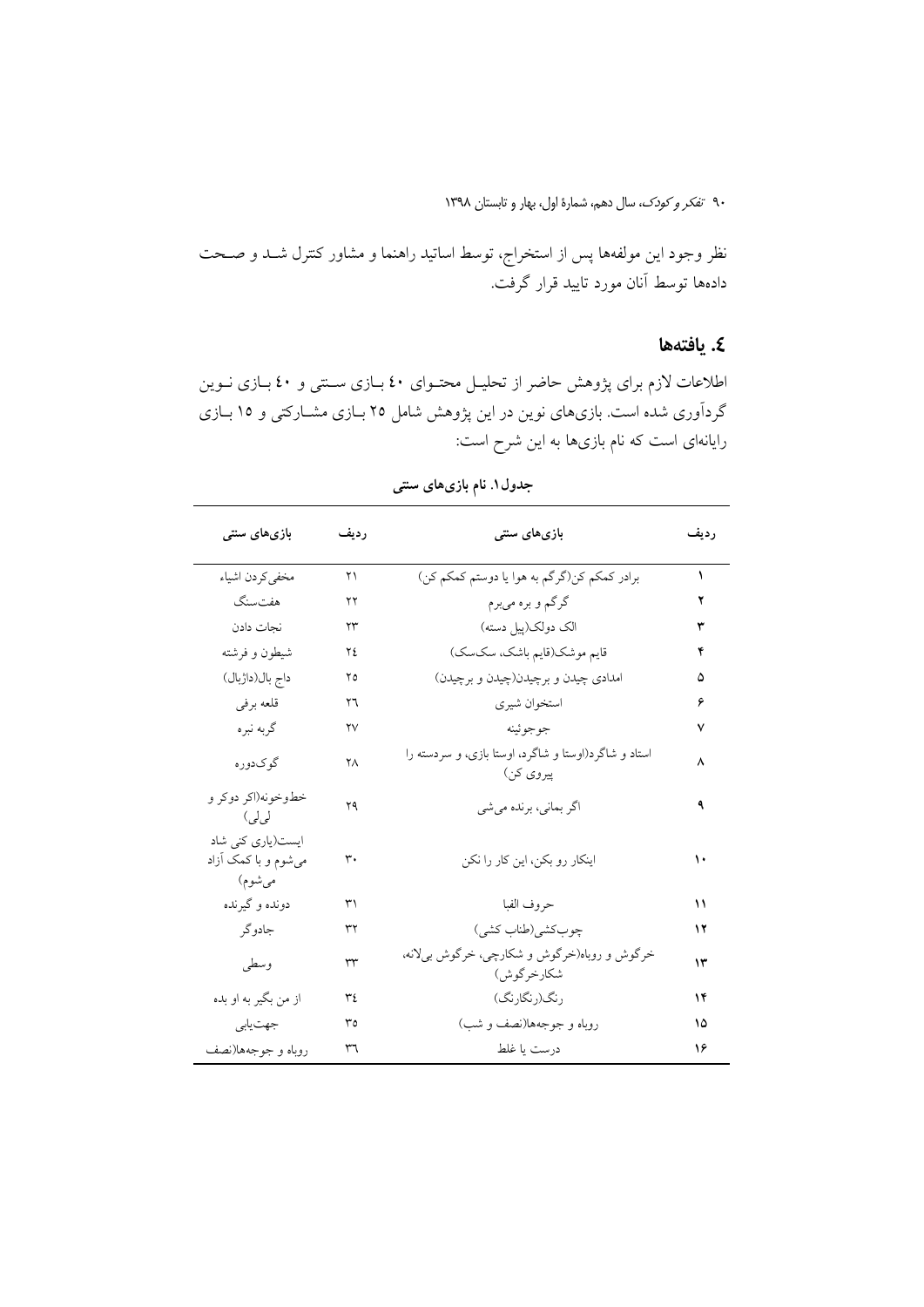| و شب)        |    |                           |    |
|--------------|----|---------------------------|----|
| تسخير دايره، | ٣٧ | کبدی(زو)                  | ۱۷ |
| شكارروباه    | ٣٨ | گلگل(گل يا پوچ)           | ۱۸ |
| عمو زنجيرباف | ٣٩ | بازی آفتاب آفتاب نه سایه  | ۱۹ |
| موش و گربه   | ٤٠ | لي لي (گانيه و خروس جنگي) | ۲۰ |

مقایسهٔ بازیهای سنتی و نوین دورهٔ ابتدایی از منظر ارزش[موزی (مریم رضایی اَقاجان و دیگران) ۹۱

جدول ۲. نام بازیهای نوین

| بازى هاى رايانهاى              | رديف                    | بازیهای نوین مشارکتی | رديف          |
|--------------------------------|-------------------------|----------------------|---------------|
| هلي كوپتر كبرى                 | $\mathsf{Y} \mathsf{T}$ | أشنايبي              | $\lambda$     |
| بازى آزادسازى                  | $\mathsf{Y}\mathsf{V}$  | مهماني               | ۲             |
| بازي ميراث كهن                 | ٢٨                      | تعادل كتاب           | ٣             |
| بازي نارنجك انداز              | ۲۹                      | زنجيرهسازي           | ۴             |
| بازي أخرين اديسه               | $\mathsf{r}$ .          | تشكر                 | ۵             |
| بازيقوس و قزح                  | ٣١                      | ياركشى               | ۶             |
| افسانه توم رايدر               | $\tau\tau$              | پازل                 | ٧             |
| بازی شاهزاده ایرانی            | $\tau\tau$              | بازي با چوب كبريت    | ٨             |
| بازی سیاره میترا               | ٣٤                      | صندلی بازی           | ٩             |
| بازيگرشاسب                     | $r_0$                   | بپر، بپر، خیلی بپر   | ١.            |
| بازي ميرمهنا                   | ٣٦                      | نقاشي گروهي          | $\mathcal{U}$ |
| بازی سه بعدی مولک و<br>مارمولک | $\mathsf{r}\mathsf{v}$  | رنگآمیزی             | ۱۲            |
| بازي أرش كماندار               | ۳Λ                      | دومچ، یک مچ          | ۱۳            |
| بازي شكست حصر                  | ٣٩                      | پرنده پرواز کن       | ١۴            |
| بازي نجات بندر                 | ٤٠                      | به من اعتماد كن      | ۱۵            |
|                                |                         | شبكه خانواده         | ۱۶            |
|                                |                         | قاطی کن، جدا کن      | $\mathsf{v}$  |
|                                |                         | آب زندگی             | ١٨            |
|                                |                         | روبه بيرون           | ۱۹            |
|                                |                         | بشين و پاشو          | ٢.            |
|                                |                         | بازي با كلمات        | ۲۱            |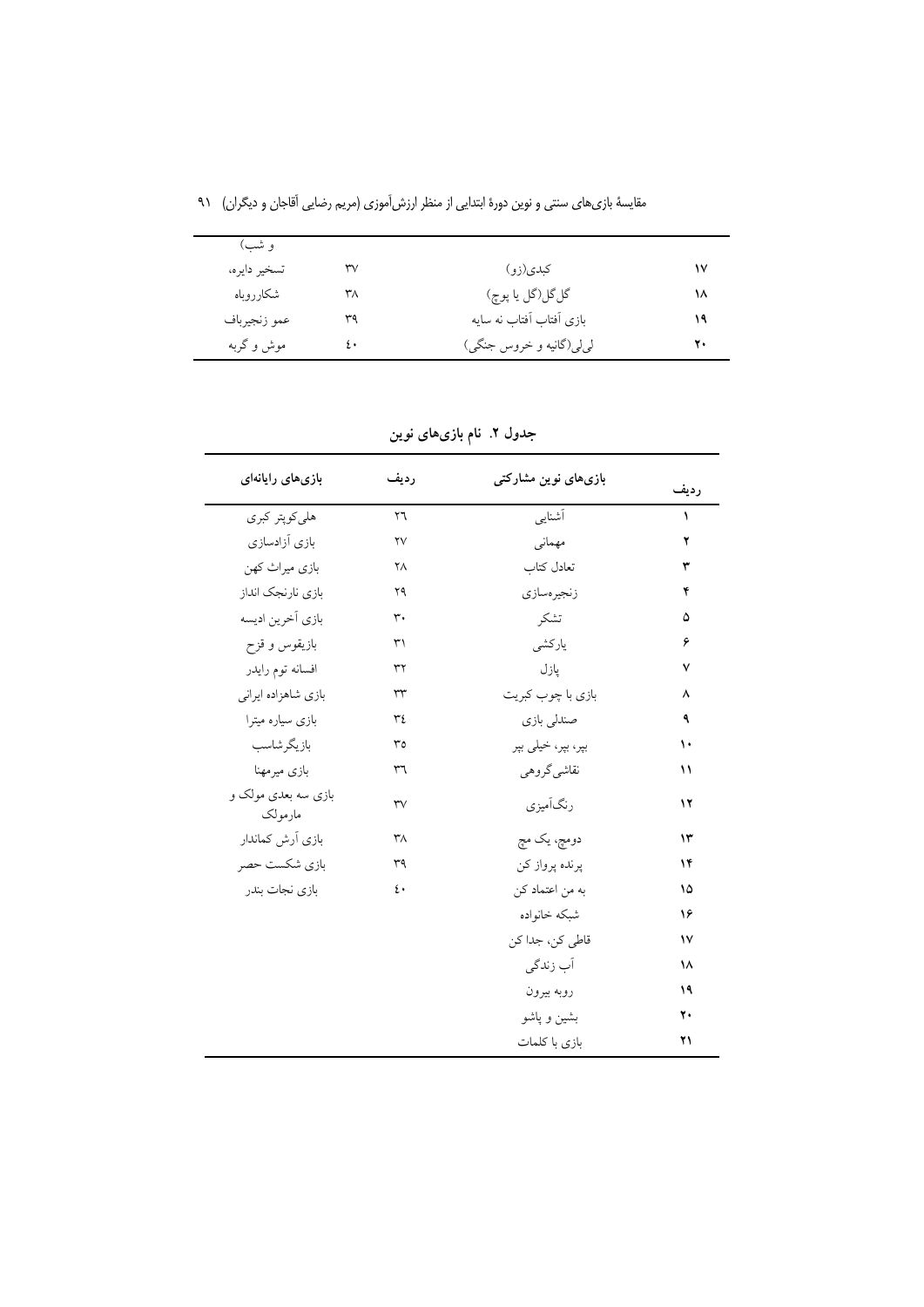۹۲ تف*کر و کودک*، سال دهم، شمارهٔ اول، بهار و تابستان ۱۳۹۸

| پیام را برسان                                             | ۲۲ |
|-----------------------------------------------------------|----|
| كامل كردن تصوير                                           | 23 |
| بازی با جدول                                              | 24 |
| بازی آموزش(آیات، احادیث، اولین و<br>أخرينها، شهداي كربلا) | ۲۵ |
|                                                           |    |

بازیهای سنتی و نوین که نام آن در جداول ۱ و ۲ذکر گردید با استفاده از چک لیست شناسایی مولفههای ارزش اَموز مورد تحلیل محتوا قرار گرفت و مولفههای ارزش اجتماعی و ارزش اخلاقی از بازیها استخراج گردید که در قالب نمودار شماره ۳ و ٤ با ذکر فراوانی ترسيم گرديد.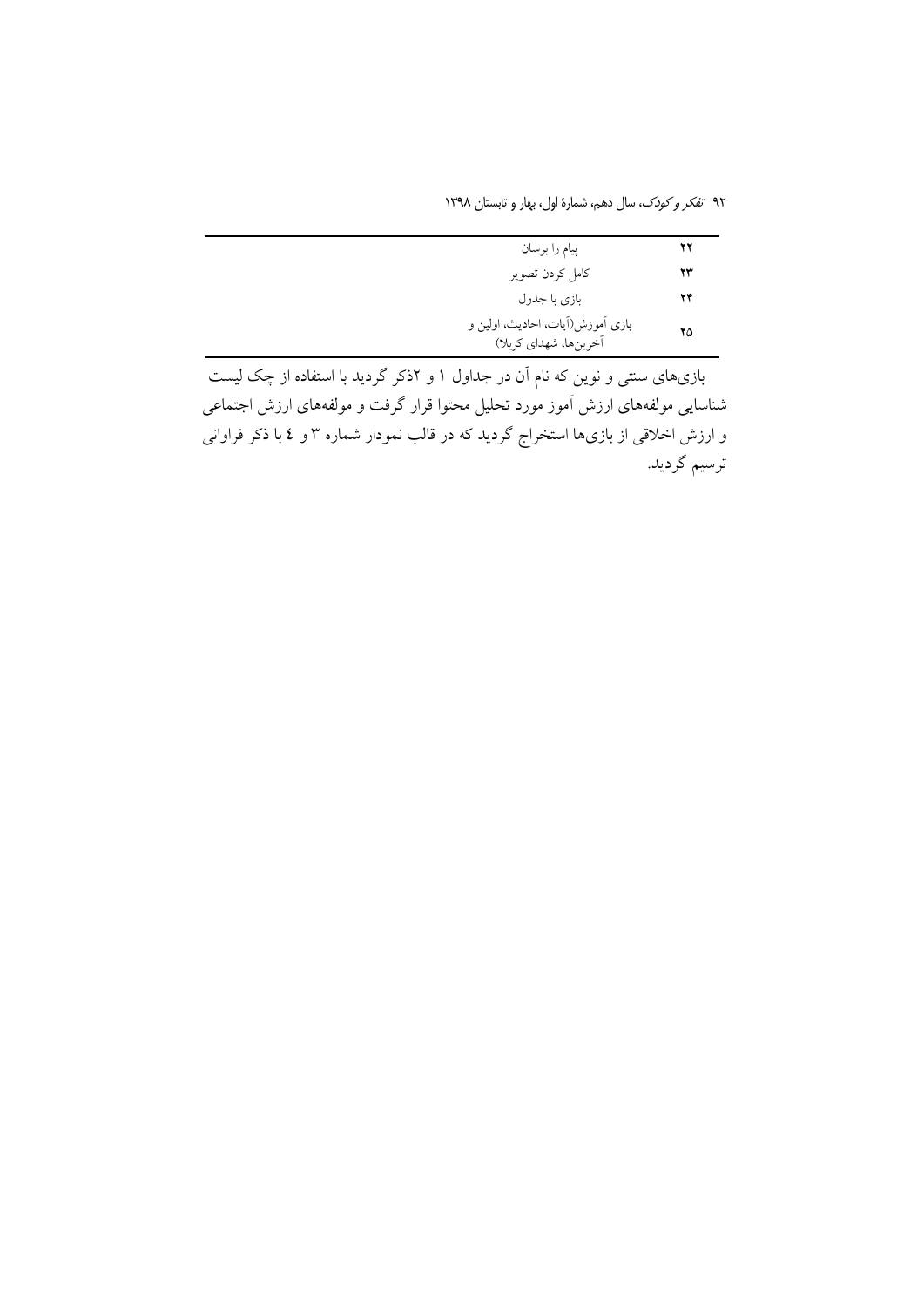مقایسهٔ بازیهای سنتی و نوین دورهٔ ابتدایی از منظر ارزش[موزی م

|  | رقابت خشونت | اعضا | نواوري |  | خلاقیت<br>تعاون انسجام<br>اندوزی پذیری پشتکار اطاعت و |  | نظم و<br>ا<br>قانون<br>مندي | مولفه ها |
|--|-------------|------|--------|--|-------------------------------------------------------|--|-----------------------------|----------|
|  |             |      |        |  |                                                       |  |                             |          |

جدول۳ مولفههای ارزش اجتماعی بازیهای سنتی و نوین

<mark>نوع بازی</mark> فراوانی فراوانی فراوانی فراوانی فراوانی فراوانی فراوانی فراوانی فراوانی فراوانی فراوانی

| بازی<br>۲۰ ۱۱ ۱۶ ۸۰ ۲۸ ۸۱ ۲۹ ۵ ۵ ۱ ۲۱ ۲<br>سنتی |  |  |  |  |  |  |
|-------------------------------------------------|--|--|--|--|--|--|
|                                                 |  |  |  |  |  |  |
| مشارکتی ۸ ۱۶ ۱۰ ۲ تا ۲ ۲ مشارکتی ۸<br>بازی      |  |  |  |  |  |  |
|                                                 |  |  |  |  |  |  |
|                                                 |  |  |  |  |  |  |
|                                                 |  |  |  |  |  |  |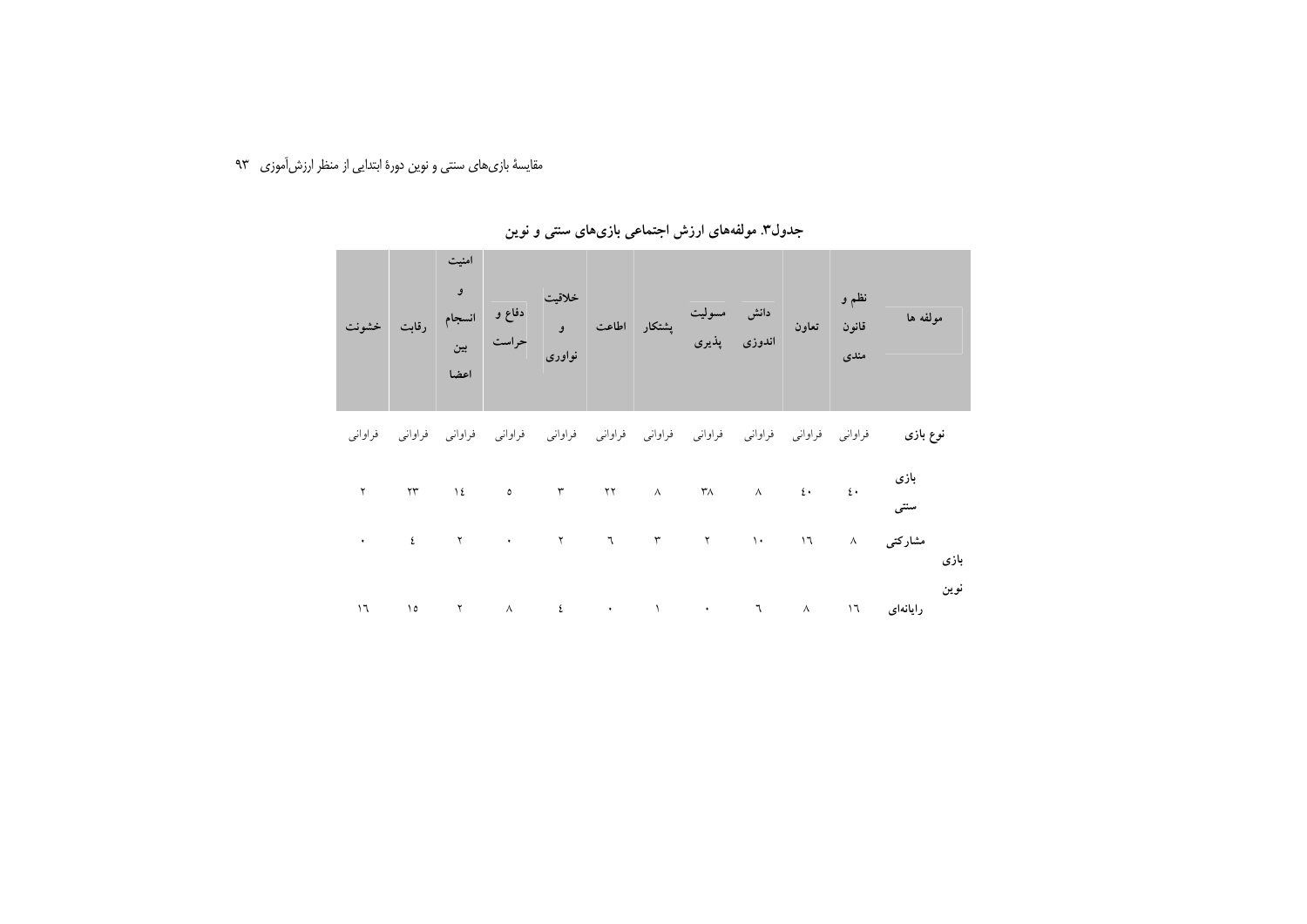۱.۴ مولفههای ارزشهای اجتماعی در بازی سنتی و نوین

## ۱.۱.۴ مسئولیت پذیری

سرتو (۱۹۸۹) مسئولیتیذیری را یک الزام و تعهد درونی از سوی فرد برای انجـام مطلــوب همهي فعاليتهايي كه بر عهدهي او گذاشته شده است، تعريف مي كنـد و معتقـد اسـت كـه مسئولیت پذیری از درون فرد سرچشمه می گیـرد. فـردی کـه مسـئولیت کـاری را بـر عهـده می گیرد، توافق می نماید که یکسری فعالیتها و کارها را انجام دهد و یا بر انجام این کارهــا توسط دیگران نظارت داشته باشد( مارکمن و تتلـوک(Markman&Tetlock)، ۲۰۰۰). در ایــن یژوهش، بخش هایی از بازی که در آن نشانههایی از مسئولیتپذیری نسبت به دیگر اعضــا، به جامعه و کشورشان، به خانواده و دوستانشــان را دارنــد، ایــن ارزش شناســهگــذاری شــده است.

"گرگ روبه روی چوپان و گلهای که پشت سرش است، می|یستد و میخواند: گـرگم و گله ميبرم. گوسفندان هم ميخوانند: چوپون دارم نميذارم" در واقع مسـئوليت حفاظـت از برهها برعهده دارد"( بازی گرگم و بره میبرم از دسته بازیهای سنتی).

#### ٢.١.٤ اطاعت

اطاعت به معنای عمل کردن بیچون و چرا به فرمان یا دسـتور اسـت. میلگـرام طـی رشـته بررسیهای مهم مساله اطاعت(پیروی از مافوق) به صورت تجربی آشکار کرد؛ برای مثــال او در آزمایش شوک الکتریکی دریافت که افراد با وجود اینکه نمی خواسـتند بــه شــکنجه فــرد دیگری بیر دازند بخاطر وجود اقتدار نمی توانستند از این عمــل ســرباز زننــد(میلگرام، ۱۳۸۱). میلگرام بر این باور است که استعداد اطاعت از مراجع قــدرت بــرای زنــدگی جمعــی چنــان ضـرورت دارد كــه احتمــالأ در جريــان تكامــل در خميــرهي نــوع انســان سرشــته شــده است(اتکینسون و همکاران، ۱۳۸۵). منظور از اطاعت در ایــن پــژوهش پیــروی از مربــی پــا سرگروه در هنگام بازی است.

" استاد حرکات متنوعی را به صورت تند و سریع انجام میدهد و به هنگــام شــروع هــر حركت يكي از دو عبارت" اين كار را بكن يا اين كار را نكن" را مـي گويـد. بازيكنـان بايـد توجه داشته باشند، زمانی که استاد عبارت اول را بر زبان می آورد آن حرکت را عینـاً انجــام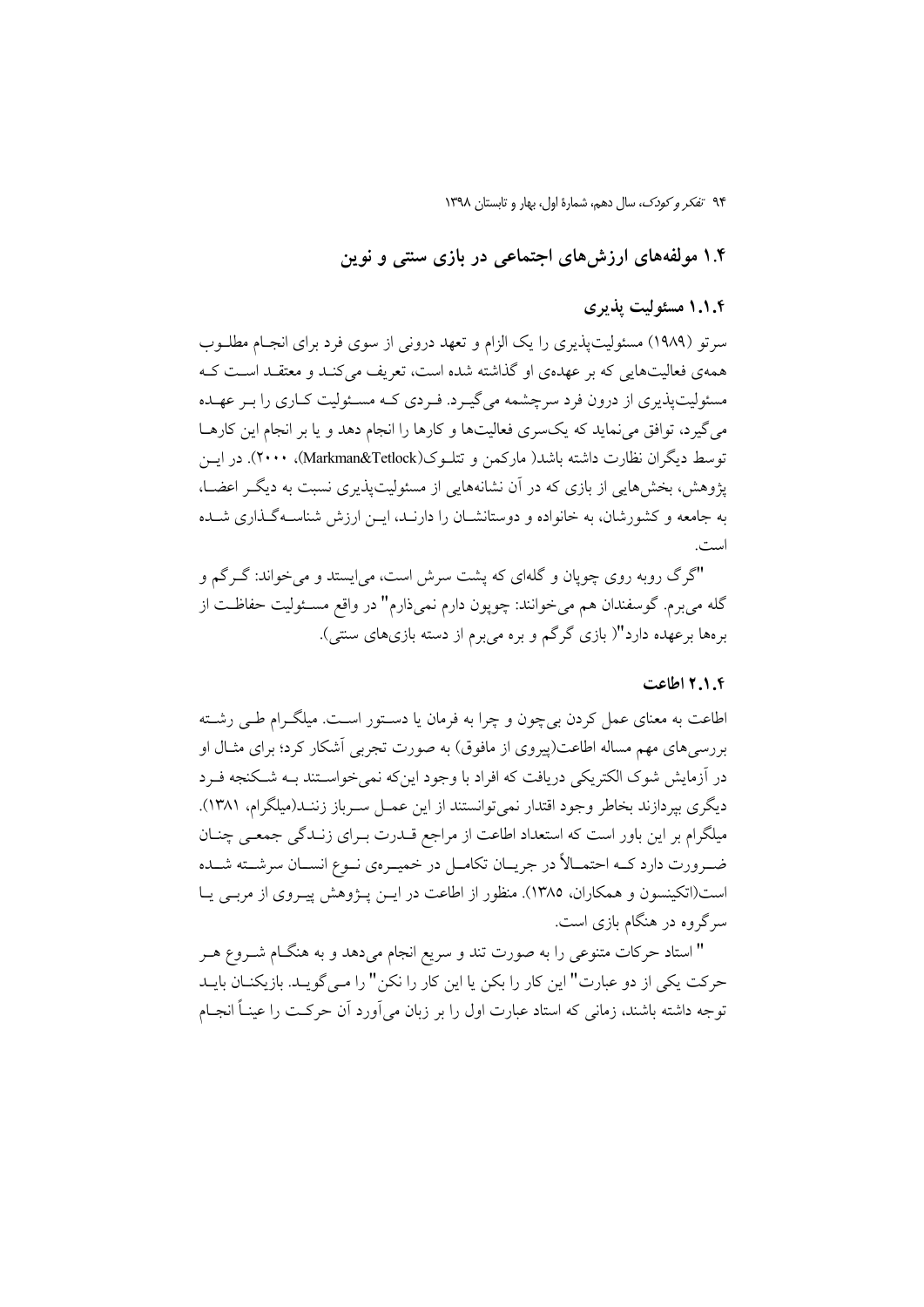مقايسهٔ بازي هاي سنتي و نوين دورهٔ ابتدايي از منظر ارزش آموزي (مريم رضايي آقاجان و ديگران) ۹۵

دهند و زمانی که عبارت دوم را میگوید، حرکت را انجام ندهنـد"( بــازی اینکــار رو بکــن، این کار را نکن از دسته بازی های سنتی).

" کو دکان دست یکدیگر را می گیرند و به شکل دو دایره متحدالمرکز مـی|پســتند. مربـی در کنار ضبط می ایستد. موسیقی یخش می شود. کودکانی که در دایره داخلی ایسـتادهانــد بــه یک سمت و کودکانی که در دایره بیرونی ایستادهاند به سمت دیگر حرکت مـی کننـد. وقتـی موسیقی قطع میشود کودکان بدون حرکت می|یستند. سپس معلم فرمانهایی میدهـد؛ مثـل نام یکدیگر را یاد بگیرید. یا دست یکدیگر را بگیرند و روی یک یا بیرید"(بــازی اَشــنایی از دسته بازیهای نوین).

یا توجه به جدول(۳) و نمونه تحلیل محتـوا، مـه تـوان گفـت کـه در بـازیهبای سـتنی کمترین فراوانی از نظر مولفههای ارزش اجتماعی مربوط به خشونت بـا فراوانـی ۲ بـازی و بیشترین فراوانی مربوط به نظم و قانون مندی و همکاری بـا فراوانـی ٤٠ بـازی اسـت. ایــن فراواني گوياي آن اسـت كــه نظــم و قــانون&نــدي موجــود در بــازيهــاي ســنتي بــه دليـل انعطاف پذیری که دارد باعث بیشتر شدن روحیهی همکاری در کودکان می گردد. ایــن نتیجــه با یافته پژوهشی احمدی قرهچمن(۱۳۸۷)، مبنی بر اینکه بازی موجب رشد روانـی، عــاطفی و اجتماعی دانشآموزان می شود و بازی می تواند به عنوان یک رکن اصلی در تعلیم و تربیت کودکان به شمار رود همخوان است. همچنین این نتیجه بــا یافتــه پـــژوهش برمکــی(١٣٨٦)، مبنی بر اینکه کودکانی که بازیهای مبتنی بر حرکت انجام دادهاند نسبت به گروه گواه کـه از این بازیها بی بهره بودند در زیر مقیاس هـای مهـارت اجتمـاعی، توانـایی برقـراری ارتبـاط، أشنايي با قوانين و مقررات، أشنايي با حقوق فردي و اجتماعي، أشنايي با رفتارهـاي جامعــه يسند، يرورش عواطف وعملكرد رشد بهتري داشتند، همخواني دارد.

در بازیهای نـوین کمتـرین فراوانـی از نظـر مولفـههـای ارزش اجتمـاعی مربـوط بـه مسئولیتپذیری با فراوانی ۲ بازی در بازیهای مشارکتی و بیشترین فراوانی مربوط بــه نظــم و قانون مندی در بازی های مشارکتی و بازی های رایانهای با فراوانـی ۲٤ بـازی اسـت. نکتـه قابل ذکر این است که نظم و قانون.مندی موجود در بیازی هیای نبوین بیه وییژه بیازی هیای رایانهای از پیش تعیین شده است و در اصل بازیکن محکوم بـه رعایـت اّن اسـت در اصـل نوعی اجبار و اسارت در آن موجود است که قدرت هرگونه واکنشی را از بازیکنان می گیـرد. ضمن اینکه این نتیجه با یافته دوران، آزاد فلاح و اژهای (۱۳۸۱)، مبنی بـر اینکـه بـازیهـای کامپیوتری بر کاهش مهارتهای اجتماعی تاثیر دارد همخوان است.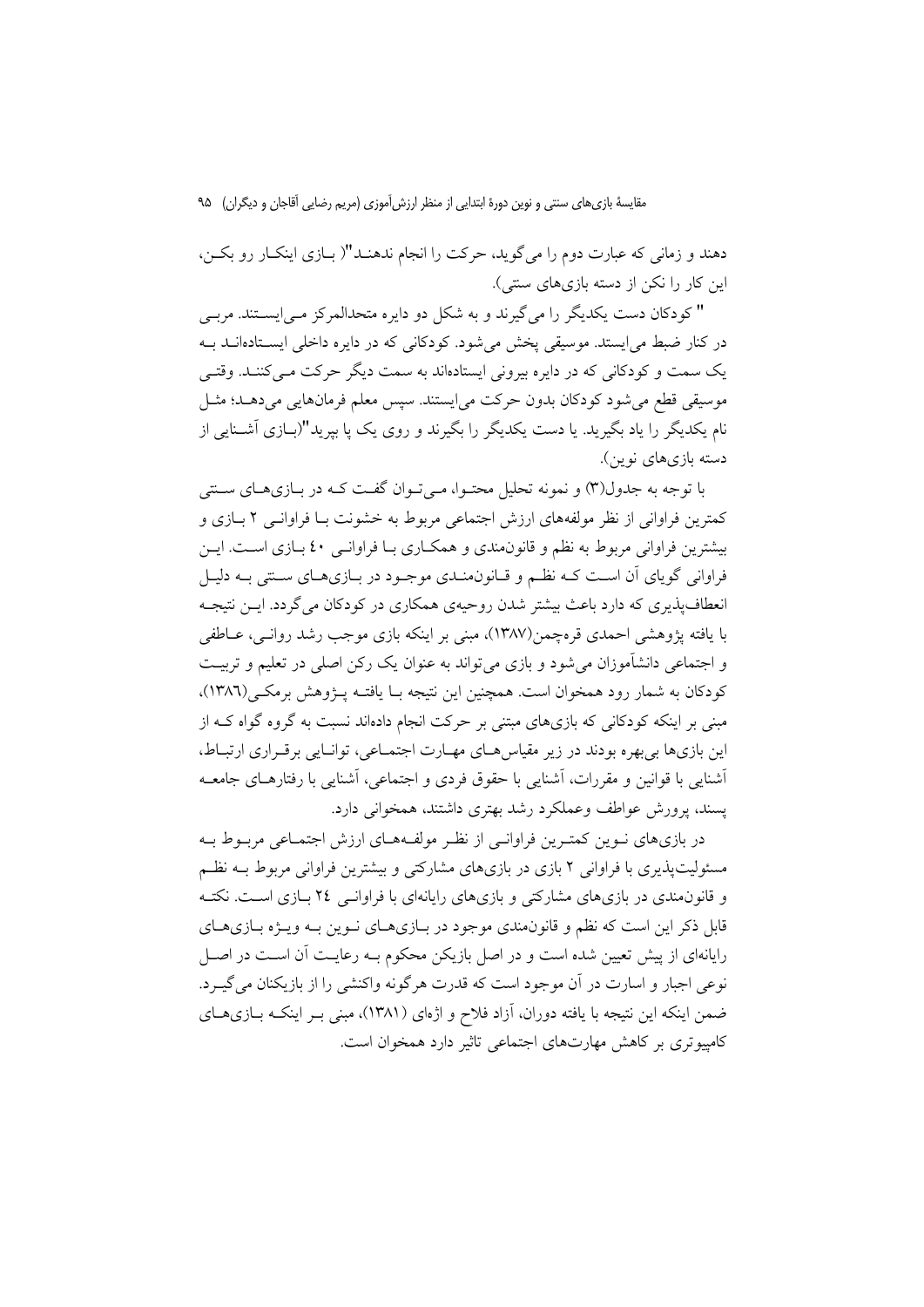همچنین میزانی از پرخاشگری در بازیهای رایانه ای وجود دارد که این نتیجــه بــا یافتــه پژوهش،های عبدالخالقی، دواچی، صحبایی، و محمودی(١٣٨٤)، جوادی، امامیفـر، رضــایی كاشي(١٣٨٨)،كلول و يينـر (Colwell & Pyner,2000)، جنتايـل(Gentite) و همكــاران(٢٠٠٤)، بارثلو(Bartholow) و همكـاران(٢٠٠٦)، ادواردســن و وايــت(Edvardsen & white,2010). وينچرا (Venture) و همكاران(۲۰۱۱)، آداچى و ويلوبـاى(Adachi & Willoughby, 2011)، و باســتين(Bastian) و همكــاران(٢٠١١) كــه نشــان دادنــد بــازىهــاي رايانــهاي، احساســات پرخاشگرانه را افزایش میدهند، همخوان است. در حالیکه یافتـه پــژوهش۵هـای شــاوردی و شاوردی(۱۳۸۸) و ونچرا و شات(Bastian, 2011) این نتیجه را تایید نکردنــد. عبــدالخالقی و همکاران(۱۳۸٤) در پژوهش خود دریافتند که پرداختن به بــازیهــای رایانــهای، خصــومت، خشم کلامی و فیزیکــی را افــزایش مــیدهــد؛ در مقابــل برزنیکــا و هاوســتان( & Brezinka Hovestadt, 2007) میزان تاثیر بازیهای رایانهای را در انــواع پرخاشــگری معنــیدار گــزارش نکردند، نتایج مشابهی توسـط بارلــت(Barlett) و همکــاران(۲۰۰۸)، انگهــارت(Engelhart) و همکاران(۲۰۱۱) و اولسون(Olson) و همکاران(۲۰۰۹) نیـز گـزارش شـده اسـت. سـرانجام ینکه یافته پژوهش بکی چارا گالوپا(Baci golupa Chiara,2005) مبنی بر اینکـه کودکــانی کــه بخش عمدهای از وقتشان را به بازی، تماشای بازی دیگران و ســرگرم شــدن بــا بــازیهــای ویدیویی می گذرانند ارتباط آنها با دیگران قطع میشود و فرصتهـای یـادگیری باارزشــی را ز دست میدهند، همخوان با یافته این پژوهش است.

پس با توجه به مطالب ارائه شده میتوان به پرسش اول پژوهش کهأیا مولفههـای ارزش اجتماعی در بازیهای سنتی اولویتبندی متفاوتی نسبت به بازیهای نوین دارنــد؟ اینگونــه ياسخ داد:

بافتههای پژوهش حاکی از آن است که در بازیهای سنتی مولفه نظــم و قــانون.منــدی و همکاری با بیشترین فراوانی ٤٠ بازی و مولفه خشونت با کمتـرین فراوانــی ٢ بــازی وجــود دارد. بنابراین اولویتبندی مولفههــای ارزش اجتمــاعی در بــازیهــای ســنتی بــه ترتیــب از بیشترین به کمترین شامل نظم و قانونمندی، تعاون، مسئولیتپذیری، رقابت، اطاعت، امنیــت و انسجام بین اعضا، دانشlندوزی، پشتکار، و دفاع و حراست میباشد. همچنـین از بررســی بازیهای نوین به این یافته رسیدیم که مولفه نظــم و قــانون&نــدی و همکــاری بــا بیشــترین فراوانی ۲٤ بازی و مولفه مسئولیتپذیری با کمترین فراوانــی ۲ بــازی وجــود دارد. بنــابراین اولویت مولفههای ارزش اجتماعی در بازیهای نوین به ترتیب از بیشترین به کمترین شــامل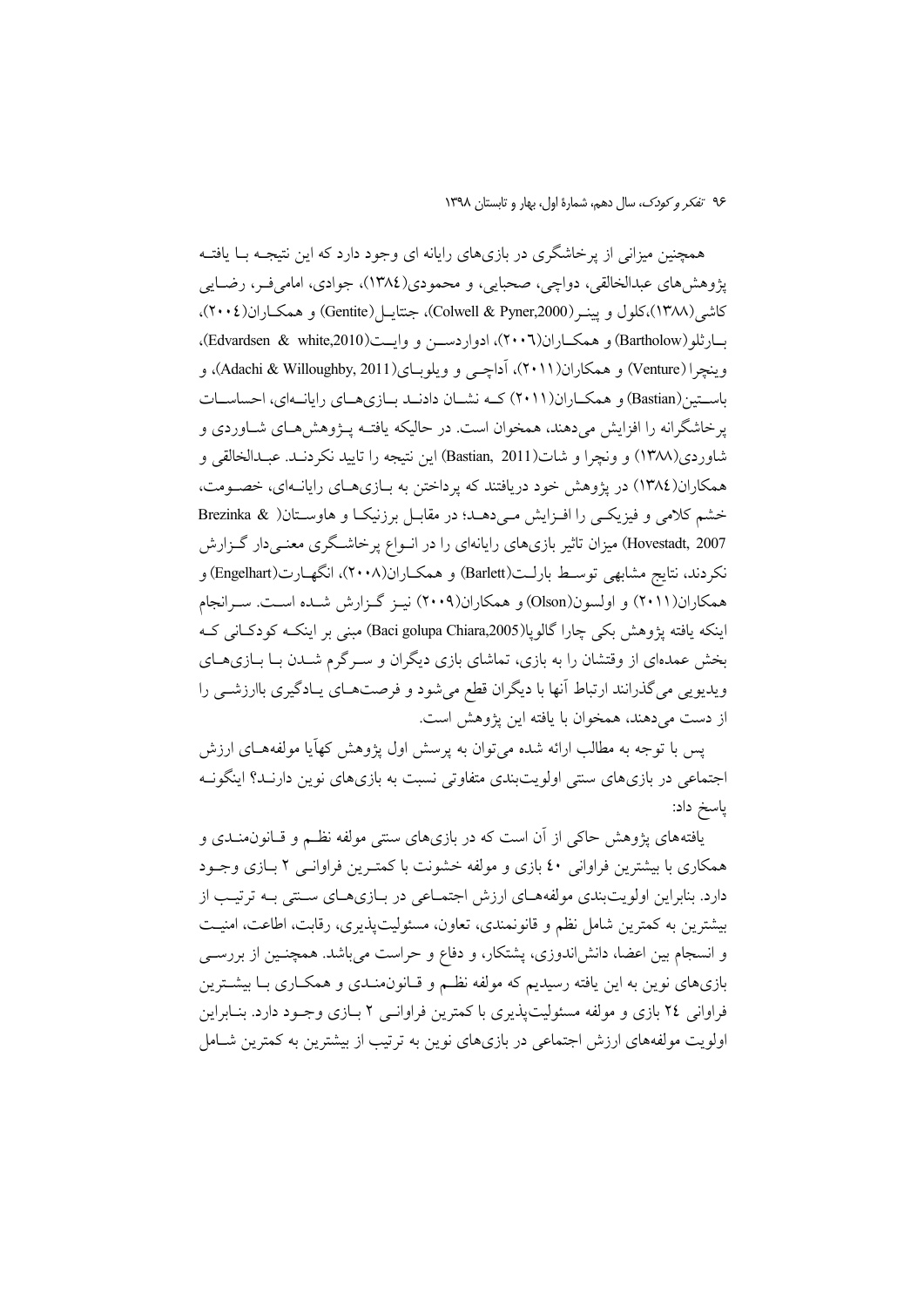تعاون، نظم و قانونمندي، رقابت، خشـونت، دانـش(نـدوزي، دفـاع و حراسـت، خلاقيـت و نوآوری، و اطاعت می باشد. در کل مـی تـوان گفـت تمـامی بـازیهـای سـنتی و نـوین بـه مولَّفههايي ارزش|جتماعي يرداختهاند؛ ولي از لحاظ فراواني يرداختن به مولَّفهها متفَّـاوتانــد. بنابراین می توان گفت اولویتبندی مولفههای ارزش اجتماعی در بازیهای سنتی متفـاوت از بازیهایی نوین است.

| ایثار و از<br>خودگذشتگى | راستی و<br>صداقت | مهرورزي<br>و ابراز<br>محبت | صبر و<br>بردبارى | همیاری  | مولفه ها |      |
|-------------------------|------------------|----------------------------|------------------|---------|----------|------|
| فراواني                 | فراواني          | فراواني                    | فراواني          | فراواني | نوع بازی |      |
| ١٠                      |                  | ٣                          | ٧                | ۱۱      | سنتبى    |      |
|                         | ٣                | ٤                          | ٥                | ٨       | مشاركتى  | بازی |
| ٣                       |                  | ٠                          | ٠                |         | رايانهاى | نوين |

جدول ۴. مولفههای ارزش اخلاقی بازیهای سنتی و نوین

۲.۴ مولفههای ارزشهای اخلاقی در بازی سنتی و نوین

۱.۲.۴ نوعدوستی

نوعدوستی را میتوان به این صورت تعریف کرد: رفتاری کـه قصـد آن کمـک بـه دیگـران است حتى وقتى هيچگونه نفعي عايد شخص نشود يا انتظار نفعي نرود. بيشتر پژوهشها بـه این مساله پرداختهاند که چرا مردم دست به رفتار نوعِدوستانه میزنند؛ یکی از دیــدگاههــا بــه نام نظریهی تبادل اجتماعی بر آن است که کمکشونده و کمککننـده هـر دو عمــلاً تبــادل منـافع انجـام مـىدهنـد، و در نتيجـه نوعدوسـتى بـه واقـع چنـدان بـىچشمداشـت هــم نیست(اتکینسون و همکاران، ۱۳۸۵). منظور از نوعدوستی در این پژوهش هـر نـوع کمـک کردن و پاری رساندن به دیگران و تلاش بـرای حـل مشـکلات آنهـا در بــازی۵ـای مــورد بررسی است. کمک به دوستان، دلداری دادن به دوستان در مشکلاتشان، و غیره از مصـادیق اين ارزش است.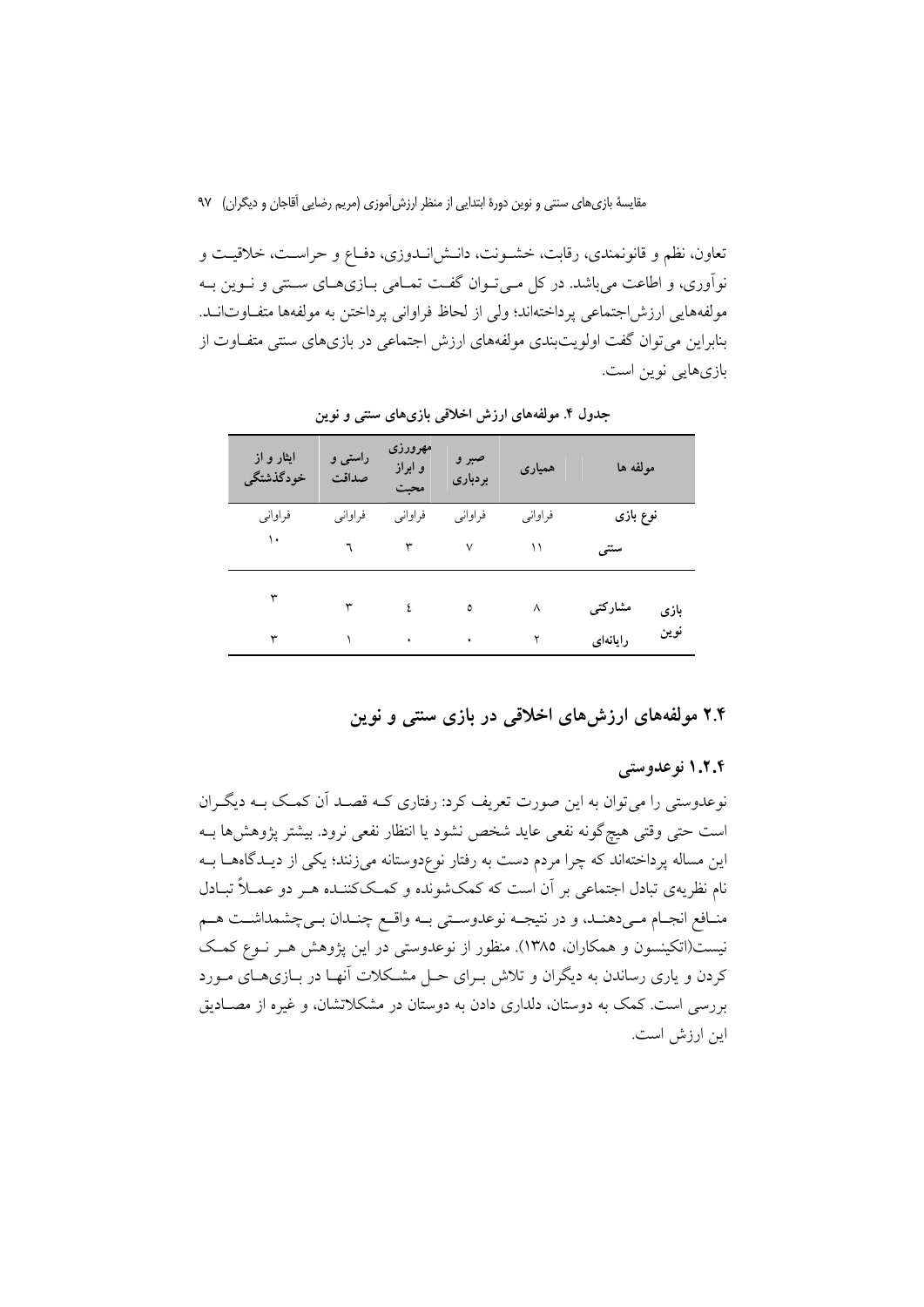"در روند بازی، وقتی نفرات گروه گرگ در پی شکار یکی از حریفـان هســتند، ســایرین از دو جناح به نگهبان نزدیک شده و با سعی و کوشش سد دفاعی او را میشکنند و در یـک فرصت مناسب دوست اسیرشان را نجات داده و با خود می برند"(بازی نجات دادن از دسـته بازيهاي ستتي).

"دوره ای که کشورهایی همچون هلند و انگلیس با اتحاد یکدیگر کمیانی هند شـرقی را تاسیس کرده و برای کسب منافع سود جویانــه خــود و همچنــین تســلط و اســتعمار بیشــتر، باتوسل به سلاحهای گرم و نیروهای نظامی به سمت خلیج فارس و شــمال آفریقــا حرکــت کردند و با تسخیر و گرفتن بخشی از جزایر ایران و چیاول و تجارتی ناعادلانه زندگی را بـر مردم این خطه تنگ نموده بودند. میرمهنا از این ظلم به تنگ آمـد و بـا انـدک پــاران خــود نهضت جنوب را شكل دادند كه هدف آنها كوتاه كردن دست استعمارگران و رهـايي از فقـر و ظلمی بود که مردم ایران با آن درگیر بودند"(بازی میرمهنا از دسته بازیهای نوین).

## ۲.۲.۴ ایثار و از خودگذشتگی

ایثار در لغت به معنای عطاکردن و بخشیدن است و به طور دقیقتر با مفهــوم مصــلحت غیــر را بر منفعت خود مقدم داشتن نیز آمده است(اعرابی، ۱۳۸۵). روانشناسان ایثار را بـه معنــای مقدم دانسـتن ديگـران بـر خـود و توجـه غيـر خودخواهانـه بـه اَسـايش ديگـران تعريـف كردهاند(بركويتز، ١٣٨١). به اين معنا ايثار از احساس وظيفه نسبت به ديگران مجزا مي گـردد. در ایثار تمرکز بر انگیزه کمک به دیگران بــدون انتظــار دریافـت پــاداش اســت، در حالیکــه احساس وظیفه بر تعهد اخلاقی نسبت به دیگران که ممکن است، مـا بــه ازایــی نیــز داشــته باشد، متمرکز است(کریمی، ۱۳۹۲) در این پژوهش، منظور نمایش از حـق خــود گذشــتن و ایثار برای دیگران در بازی میباشد.

"شروع بازی با پرتاب توپ به وسیله یکی از بازیکنان گروه کناری آغاز میشـود. گـروه کناری سعی بر این دارد که با نشانه رفتن و زدن افراد گروه وسطی باعث ســوختن و اخــراج آنها بشوند و تلاش گروه داخلی هم بر این است که با حرکـات سـریع از اصـابت تــوپ در امان بمانند و چنانچه اگر یار سوخته داشته باشند با گـرفتن تــوپ در فضــا، کــه یــک امتیــاز محسوب می شود، او را به بازی برگردانند"(بازی وسطی از دسته بازیهای سنتی).

"صندلي ها در كنار هم، يشت به يشت و بـدون فاصـله از يكـديگر چيـده مـي شـود. کودکان اطراف می!یستند. هنگام پخش موسیقی کودکان دور صندلیها راه مـیرود و هنگـام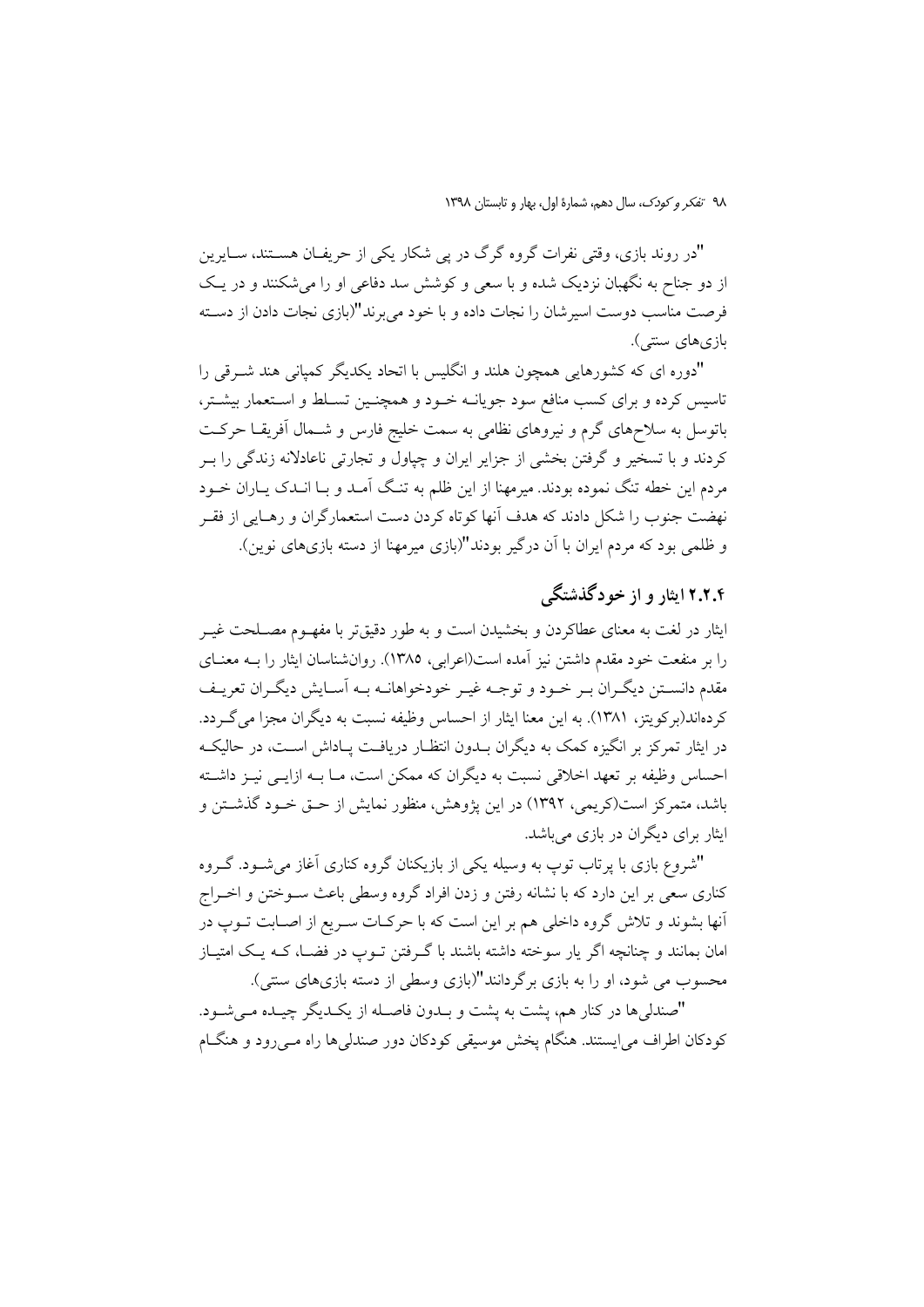مقایسهٔ بازیهای سنتی و نوین دورهٔ ابتدایی از منظر ارزش آموزی (مریم رضایی آقاجان و دیگران) ۹۹

قطع موسیقی آنها روی صندلی۵ها می نشیند. از آنجـا کــه تعــداد صــندلی۵ــا کمتــر از تعــداد كودكان است بعضي از آنها بايد صندلي خود را با ديگري مشتركاً استفاده نماينـد"( صـندلي بازی از دسته بازیهای نوین).

با توجه به جدول(٤) و نمونه تحلیل محتوا می توان گفت که در بازیهای سنتی کمتـرین فراوانی از نظر مولفههای ارزش اخلاقی مربوط به مهـرورزی و ابـراز محبـت بـا فراوانــی ۳ مورد بازی و بیشترین فراوانی مربوط به همیاری(کمک به همنوع) با فراوانی ۱۱ بازی است. این نتیجه با یافته حمیدی(۱۳۷۸)، مبنی بر اینکه بازیهـا و ورزشهـای بـومی و محلـی، بـا ٧٥٪ خصايل نيك منطقه ارتباط دارد، همخوان است. نتايج پـژوهش بلـوچي(١٣٧٣)، نشـان داد، ۹۲٪ بازیها و ورزشهای بومی و محلی با آداب و رسوم، ۹۵٪ با خصایل نیک انســانی ارتباط دارد، یافته ما را تایید می کند. همچنین نتیجه پژوهش مظلـومی(۱۳۷۵)، نشـان داد کـه در تنظیم محتوای درس تربیت بدنی به منظور تقویت حـس شــجاعت، شــهامت و افــزایش روحیه پایداری در مقابل مشکلات و تحکیم ارزش۵ای فرهنگی و اعتقادی بازی۵ای بــومی و محلي نقش مؤثرتري دارند، كه اين با نتيجه اين يژوهش همخواني دارد.

سرانجام اينكه نتايج پژوهش بهرامي پور(١٣٨٤)، نشان داد مفهوم "پهلـواني" عــالـيتــرين شکل تربیت ورزشی را در شاهنامه نشان میدهدکه این مفهوم در ابیات زیـادی بـا تکیــه بــر رهنمودهای عقلی(خردورزی) و پایبندی به اصول اخلاقی و جوانمردی مورد تأکیــدقرارداده است، با یافته این پژوهش همخوانی دارد. به طور کلی می توان گفت این پژوهش هـا، نشـان می،دهند که بازی و ورزش در فرهنگ ایران از گسترش و غنای زیـادی برخـوردار اسـت و می توان برخی از صـفات، نمادهـا و رفتارهـای مثبـت ايـن فرهنـگ را در حـال حاضـر بـه کارگرفت. در بازیهای نوین کمترین فراوانی از نظر مولفههـای ارزش اخلاقـی مربـوط بـه عشق و محبت بـا فراوانـي صـفر در بـازي١عـاي رايانـهاي و بيشـترين فراوانـي مربـوط بـه همیاری(کمک به همنوع) بـا فراوانـی ۱۰ بـازی در کـل اسـت کـه ۷ بـازی آن مربـوط بـه بازیهای مشارکتی است. این نتیجه با یافته پژوهش سلنو(١٩٨٤)، مبنی بر اینکـه بــازیهــای رایانهای لذت همنشینی با دوست را در فرد پدیـد مـی آورد و بــه برخــی از کودکــان کمــک می کند که تنهایی خود را فراموش کنند و همچنین راهی را برای گریز از مشکلات زنــدگی فراهم كنند، همخواني دارد.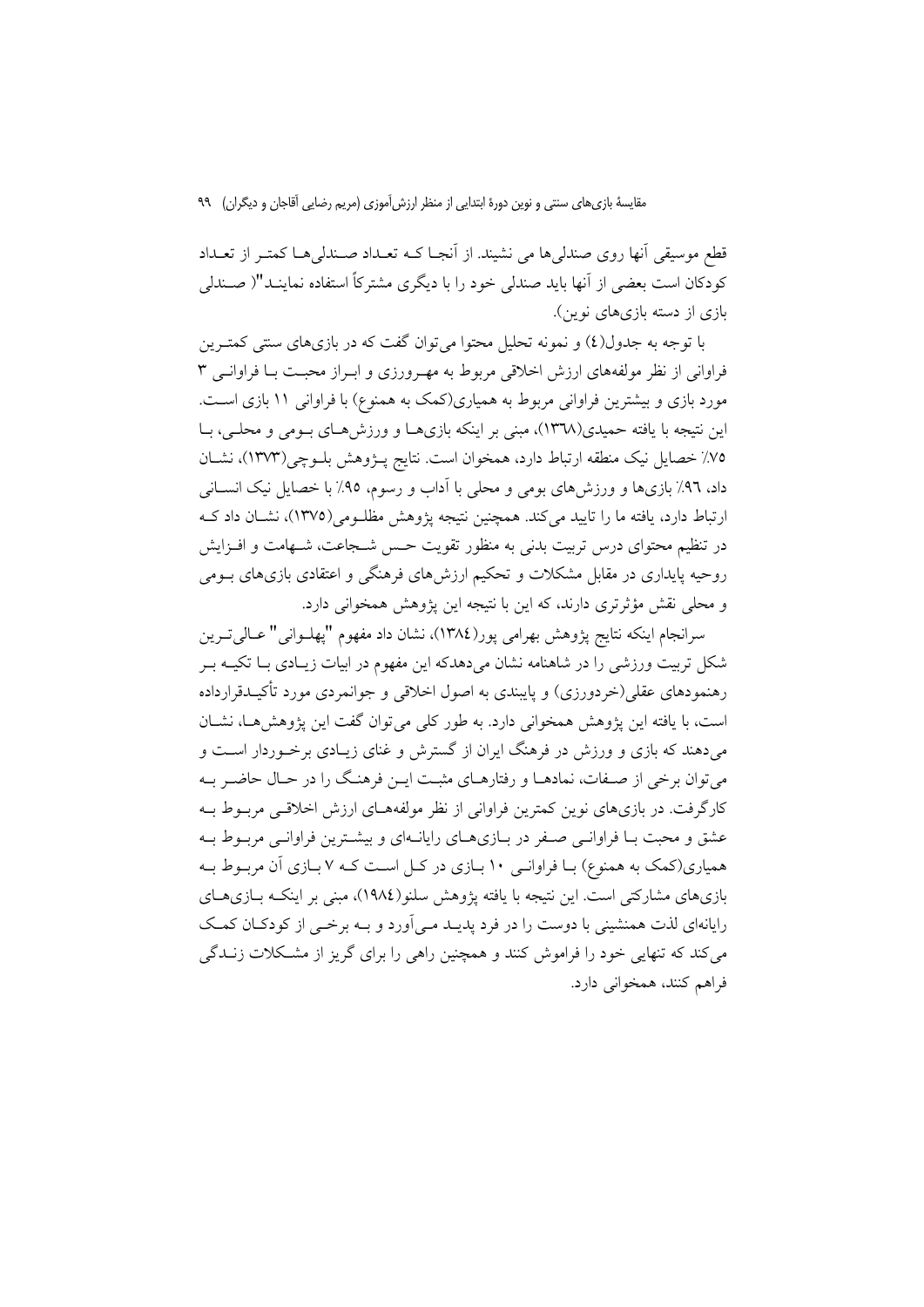١٠٠ تفكر وكودك، سال دهم، شمارة اول، بهار و تابستان ١٣٩٨

یس با توجه به مطالب ارائه شده می توان بــه پرســش دوم پــژوهش کــه اَیــا مولّفــههــای ارزش اخلاقی در بازیهای سنتی اولویتبندی متفاوتی نسبت بـه بـازیهـای نـوین دارنـد اینگونه یاسخ داد:

یافتههای پژوهش حاکی از آن است که در بازیهای سنتی مولف وهمپاری با بیشترین فراوانی ۱۱بازی و مولفه مهرورزی و ابراز محبت بـا کمتـرین فراوانـی ۲ بـازی وجـود دارد. بنابراین اولویتبندی مولفههای ارزش اخلاقی در بازیهای سنتی به ترتیب از بیشترین بـه کمترین شامل همیاری، ایثار از خودگذشتگی، صبر و بردباری، راستی و صـداقت مـیباشـد. همچنین از بررسی بازیهای نوین بر اساس مولفههای ارزش اخلاقی متوجـه شــدهایــم کــه مولفه همیاری(کمک به همنوع) با بیشـترین فراوانــی ۱۰ بــازی و مولفــه مهــرورزی و ابــراز محبت و صداقت و راستگویی با کمتـرین فراوانـی ٤ بـازی وجـود دارد. بنـابراین اولویـت مولفههای ارزش اجتماعی در بازیهـای نـوین بــه ترتیـب از بیشـترین بــه کمتـرین شــامل همیاری، ایثار و از خودگذشتگی، و شکیبایی مـیباشـد. در کـل مـیتـوان گفـت تمـامی بازیهای سنتی و نوین به مولفههـایی ارزش|خلاقـی پرداختـهانـد؛ ولـی از لحـاظ فراوانـی پرداختن به مولفهها متفاوتاند. بنـابراين مـيتوان گفـت اولويـتبنـدي مولفـههـاي ارزش اخلاقی در بازیهای سنتی متفاوت از بازیهایی نوین است.

| فراواني   | فراوني           | نوع بازی                   |               |
|-----------|------------------|----------------------------|---------------|
| بازی نوین | بازی سنتی        | مولفهها                    |               |
| ٢٤        | $\mathfrak{t}$ . | نظم و قانون مندی           |               |
| ٢٤        | ٤٠               | تعاون                      |               |
| ۱٦        | ٨                | دانش اندوزى                |               |
| ۲         | ٣٨               | مسوليت يذيري               |               |
| ٤         | ٨                | يشتكار                     |               |
| ٦         | ۲۲               | اطاعت                      | مولفههای ارزش |
| ٦         | ٣                | خلاقیت و نواوری            | اجتماعي       |
| ٨         | ٥                | دفاع و حراست               |               |
| ٤         | ١٤               | امنیت و انسجام بین<br>اعضا |               |
| ۱۹        | ۲۳               | رقابت                      |               |
| ۱٦        | ۲                | خشونت                      |               |

جدول ۵. مقایسه ارزش های اجتماعی و اخلاقی در بازی سنتی و نوین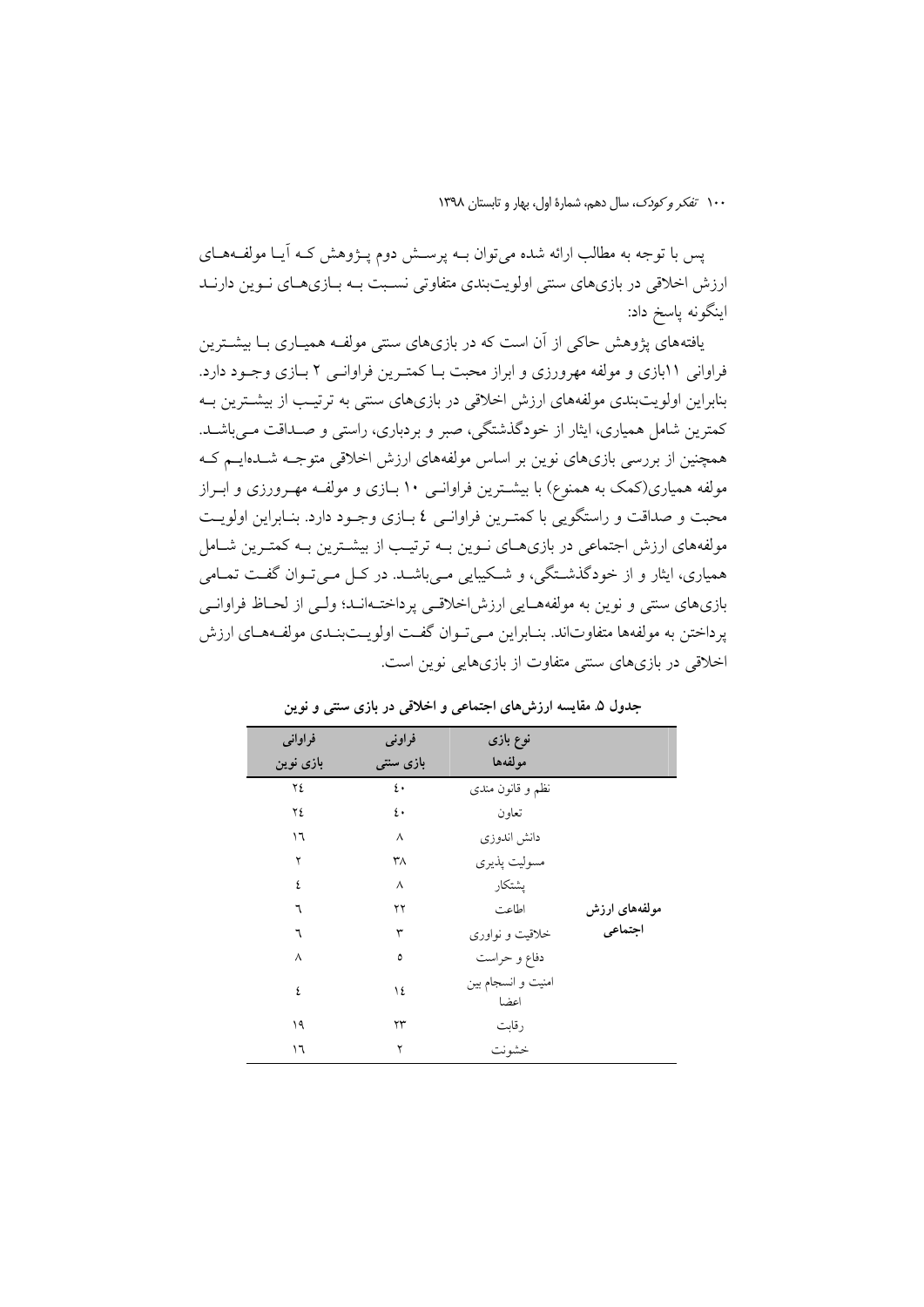| ۱۰ | ۱۱ | همیاری               |                         |
|----|----|----------------------|-------------------------|
| ٥  | ٧  | صبر و بردباري        |                         |
| ٤  | ۲  | عشق و محبت           | مولفههای ارزش<br>اخلاقى |
| ٤  |    | راستي و صداقت        |                         |
|    | ۱. | ایثار و از خودگذشتگی |                         |

مقایسهٔ بازیهای سنتی و نوین دورهٔ ابتدایی از منظر ارزش آموزی (مریم رضایی اَقاجان و دیگران) ۱۰۱

همانگونه که در جـدول(٥) مشــاهده مــیشــود بــازیهــای ســنتی و نــوین در أمــوزش مولفههای ارزشهای اجتماعی و اخلاقی نقش کلیدی دارند و مـی تـوان بـه پرســش اصــلی یژوهش که آیا بازیهای سنتی بازده ارزش آموزی گستردهتری نسـبت بـه بـازیهـای نـوین دارد؟ اینگونه پاسخ داد:

بنا بریافتههای پژوهش، تمامی بازیهای سنتی و نوین به مولفههـایی ارزش اجتمـاعی و اخلاقي يرداختهاند؛ ولي از لحاظ فراواني يرداختن به مولفهها متفاوتاند. به اين صورت كـه برخی از مولفههای ارزش اجتماعی و اخلاقی در بازیهای نوین بـه ویـژه رایانـهای مـورد بی توجهی قرار گرفته است یا خیلی کم به آن توجـه شـده اسـت. بنـابراین مـی تـوان گفـت بازیهای سنتی بازده ارزش آموزی گستردهتری نسبت به بازیهایی نوین دارنـد. بـدینِسـان نتايج پژوهش فعلي همسو با نتايج پژوهش پژمان(١٣٨٤)، كه نشان داد بين بازيهـاي ســنتي و رایانهای در تربیت کودکان تفاوت معنادار وجود دارد و کودکـانی کـه بـازی سـتتی انجـام میدهند، از تربیت بهتری برخوردار هسـتند، همخـوانی دارد. همچنـین یافتـه پـژوهش بنـی طالبی(۱۳۸٦)، گویای تفاوت بین میزان خلاقیت کودکانی کـه بـازیهـای سـنتی و رایانــهای انجام دادهاند است؛ ضمن اینکه میزان انعطافپذیری کودکـان در بـازیهـای سـنتی بـیش از بازیهای رایانهای است که این نتیجه، یافته این پژوهش مبنی بر تفاوت بین بازیهای ســنتی و نوین را تایید می کند. عـلاوه بـر اینکـه یافتـه پـژوهش رضـایی(۱۳۸۸)، مبنـی بـر اینکـه بازیهای سنتی نسبت به بازیهای رایانهای و بی تحرک امروزی، از شـور و نشـاط بسـیاری برخوردارند و همین شور و نشاط باعث سلامت روحی کودکان می گردد، همخوان با نتیجـه این یژوهش است. سرانجام اینکه یافته پـژوهش پورشـکوری، موحـدی، و عابـدی(۱۳۹۰)، نشان داد بین کو دکانی که بازی سنتی ومـدرن انجـام دادهانــد از نظـر رشــداجتماعی تفــاوتی وجود ندارد؛ ولی گروه بازیهای سنتی امتیاز بیشتری در رشد اجتماعی کسب کردنـد، ایـن یافته نتیجه این یژوهش مبنی بر تفاوت بین بازیهای سنتی و نوین را تایید می کند.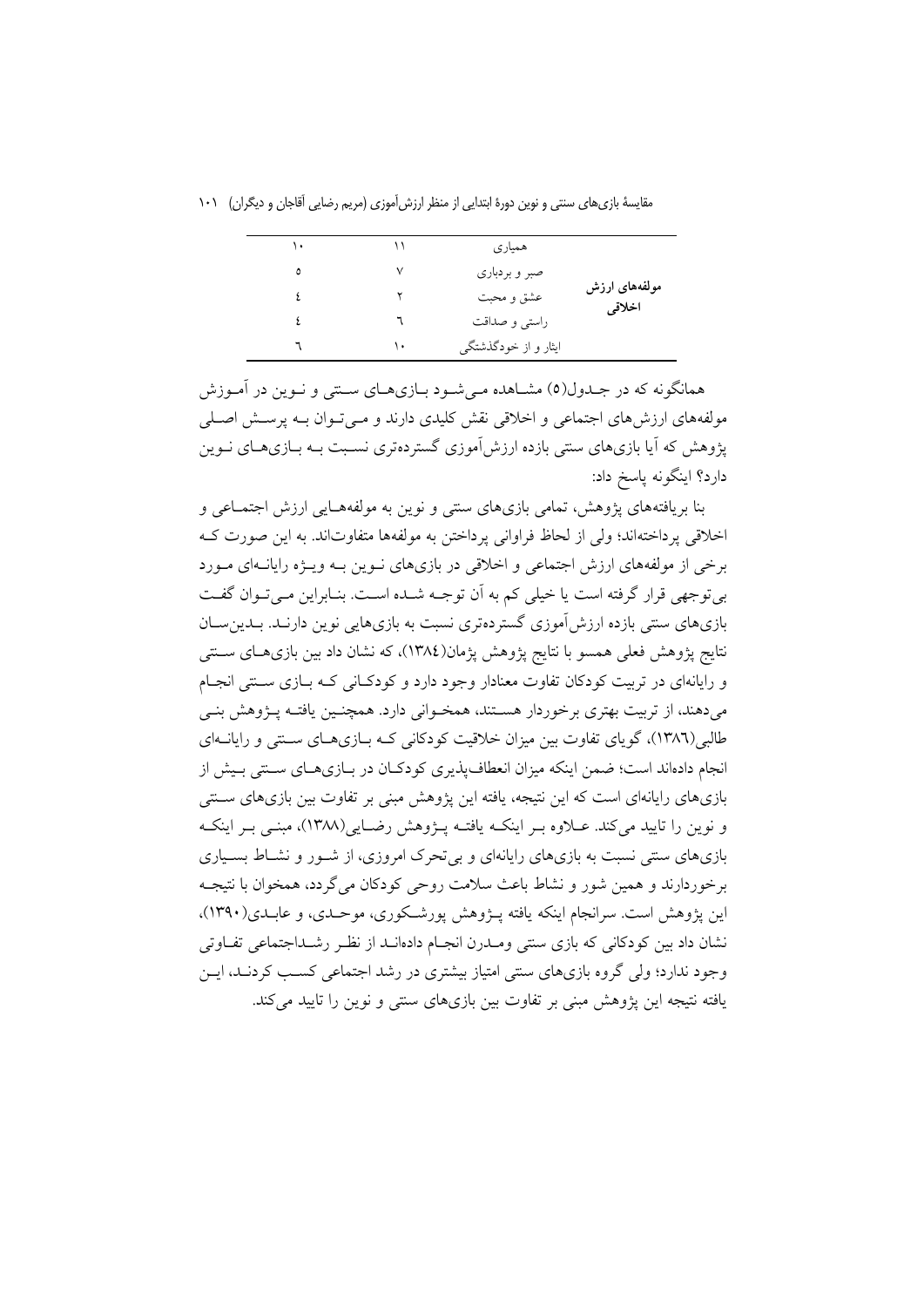### ٥. بحث و نتيجه گيري

در بازیهای سنتی و مدرن قوانینی وجود دارد که در حقیقت شکل اولیهای از زنـدگی را بـه کودک آموزش میدهد تا کـودک بـرای مقابلـه بـا موقعیـتهـای دشـوار زنـدگی در آینـده مهارتهای لازم را کسب کند. از آنجا کـه کودکـان همـواره در حـال پـادگیری از یکـدیگر هستند اگر والدین، دوستان، معلمان و به طور کل افـرادی کـه بــا آنهــا در ارتبــاط هســتند از ارزش های اجتماعی و اخلاقی بالایی در تعاملات روزمره برخوردار باشـند، مسـلماً کــودک نیز شیوههای صحیح برقراری ارتباط را فرا میگیرد و آنها را به کار میبندد و چنانچــه پیامــد کاربرد ارزش های اجتماعی و اخلاقی برایشان لذتبخش باشد، آنها را به موقعیتهای دیگ زندگی تعمیم داده و از منافع آنها بهرهمند میشـود. بــه ایــن صــورت اســت کــه متغیرهــای واسطهاي ذهني نيز پديدار مي شود كه اگر اين ارزش ها را به كار بب يم در صـحنه زنــدگي و عرصه ارتباطات اجتماعي بهتر مي توانيم توانايي هـاي خــود را بــه ظهــور برســانيم(كارتلج و ملبرن، ۱۳۸۵). پس میتوان آن را با توجه به دیـدگاه یـادگیری شـناختی-اجتمـاعی بنـدورا اینگونه توجیه کرد که کودکان بسیاری از کـنش هـای اخلاقـی و اجتمـاعی خـود را از روی سرمشقهای موجود فرا میگیرند(برک، ۱۳۸۸).

بندورا طي پژوهش هاي فراوان نتيجه مي گيرد كه الگوبرداري، بر رفتار كساني كــه شــاهد رفتار الگو هستند تاثیر می گذارد."او معتقد است یادگیرنده بدون نیاز به تقویت، صــ فاً از راه مشـــاهدهي رفتـــار ديگـــران، رفتـــار مـــورد مشـــاهده را مــــي آمـــوزد"(هر گنهـــان و السون(Hergenhahn&Olson)، ١٣٩٢: ٢٨٣). يس با توجه به يافته اين يژوهش مي توان گفت در این مـورد کودکـان از راه مشــاهده الگوهـاي موجـود در بـازي ارزش هـاي اجتمـاعي و اخلاقی را می آموزند و با دریافت تقویت آنها را درونی می سازند. به این صورت کـه کـودک با استفاده از سرمشق و الگوهای عملی که در بازیها وجود دارد عمــلاً از آنهــا تقلیــدکرده و رفتارهای اجتماعی و اخلاقی مناسب مانند راستگویی، عدالتورزی و رفتارهای اجتمـاعی و اخلاقی نامناسب مانند خشـونت، دروغ، و تقلـب را مـیlمـوزد و اَنهـا را درونـی مـیکنـد. سرانجام اینکه، بازی به عنوان فعالیتی که تنها به سرگرم کردن کودک ختم می شود، نگریســته نمي شود؛ بلكه برايند ارزندهترهٔ طي چون اَمــوختن را در يــي دارد. يــس بايســتي جايگــاهي درخور برای آن قائل شد. با توجه به ویژگیهای موجود در بازی، عــلاوه بــر نقــش ســرگرم کننده گی آن، می توان آن را به عنوان ایزاری برای آموزش میدل ساخت.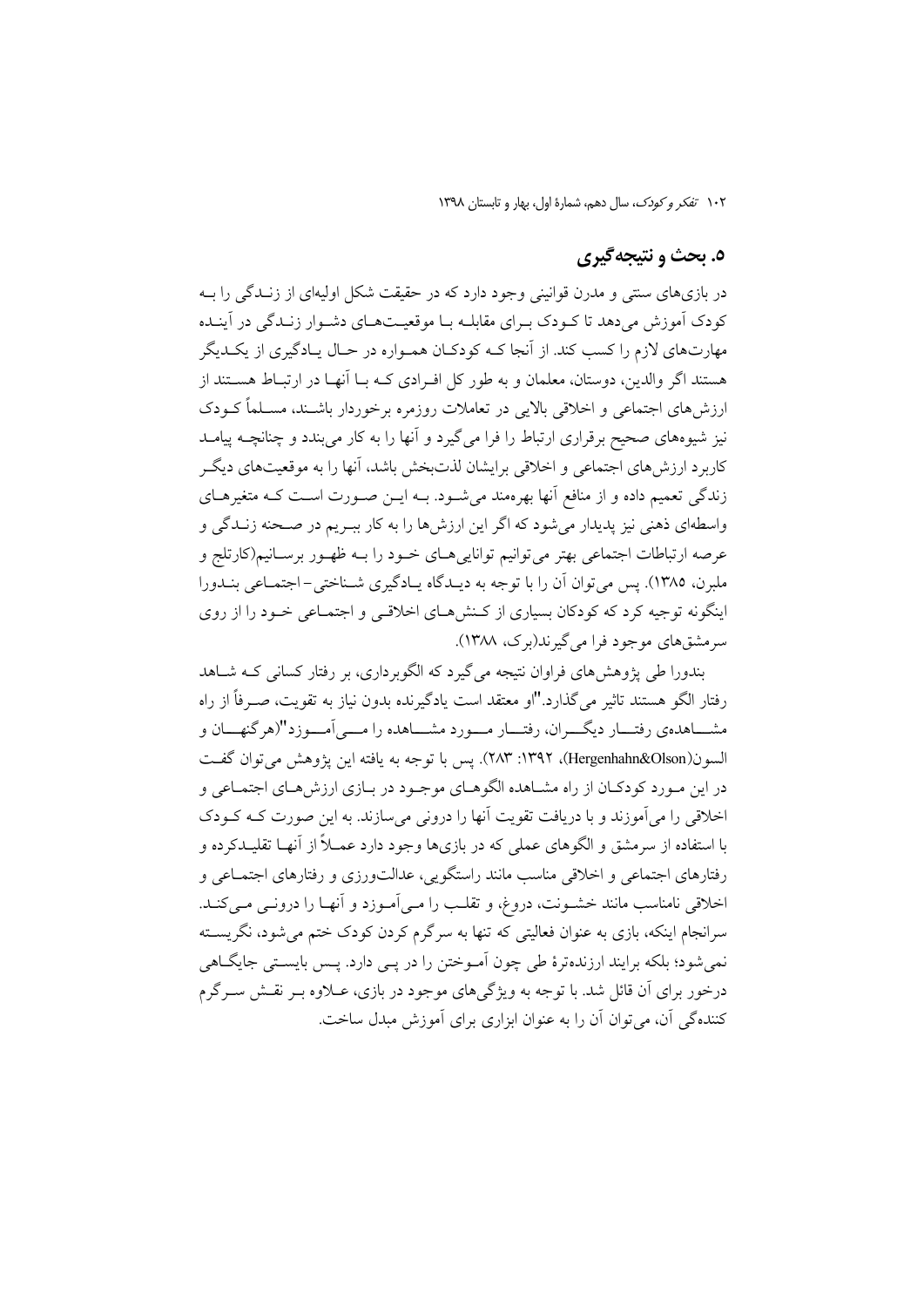مقایسهٔ بازیهای سنتی و نوین دورهٔ ابتدایی از منظر ارزش آموزی (مریم رضایی اَقاجان و دیگران) ۱۰۳

نایکدستی در شرح بازیها از جمله محدودیتی است که در این پژوهش، پژوهشگر بـا اّن مواجه گردید؛ برای مثال، شرح برخی از بازی بـه صـورت گویـا و بـا ریــزهکـاریهـا و جرئیات نگاشته شده بود و برخی دیگر تنها به شرحی کوتاه و کلی از بازی بسنده شده بــود. بدیهی است که یژوهشگر نیز در کار تحلیل بـازیهـا بـه ایــن نایــکدسـتی روبـرو گردیــد. همچنین در مورد بازیهای نوین منابعی که فهرست کاملی از بـازیهـای رایانـهای و شــرح آنها را در برداشته باشد، موجود نبود و پژوهشگر به ناچار برای انتخاب بــازیهــای رایانــهای در این یژوهش از برخی از کتابها و نشریات ویــژه بــازیهــای رایانــهای، و نــرمافزارهــای موجود که برخی بازیهای رایانهای را معرفی و شرح داده بودند بهره گرفت. به همین دلیـل امکان اینکه در صورت موجود بودن شرح دقیقتری نکتههای بیشتری از آن استخراج گـردد، وجود دارد.

در این پژوهش بازیهای سنتی و نوین از منظر ارزش[موزی مورد بررسی قـرار گرفـت در حالیکه در بازیهای سنتی و نوین هزاران نکتهی ظریف نهفته که به طور حتم پژوهشگر از عهدهی دست یافتن به همهی آنها برنیامده است، لذا بـر پژوهشـگران اسـت کـه از آنچـه پژوهشگر گردآوری کرده است بهره بگیرند و به این نکتهها دست یابنـد؛ ایــن امــر فقـط بــا تحلیل محتوای بازیها آن هم فقط از منظر ارزش[موزی میسر نمیگردد؛ بلکـه مصــاحبه بــا کودک، والدین، و مربیان سبب می شود که به بینش عمیقتری نسبت به آموزندهگی بـازیهـا دست یابیم. به همین منظور پیشنهاد میگردد که پژوهشگران بعدی این نکته را مدنظر داشته باشند. از آنجایی که مولفههای برآمده از بازیها در این یژوهش به صورت استنباطی است، پیشنهاد میگردد در یک طرح میدانی نیز بررسی شود؛ به ایــن صــورت کــه نخســت میــزان آشنایی کودکان به ارزش ها سنجیده گردد، سیس بـازیهـای ســنتی و نــوین در دو گــروه از کودکان اجرا شود و در نهایت میزان آشنایی هر دو گروه کودکان به ارزش هـا آزمـوده شـود اگر تغییری در میزان آشنایی کودکان به ارزش ها به وجود آمد مشخص مے شبود کبه کیدام نوع از بازیها در ارزش آموزی کودکان نقش موثرتری داشته است.

#### كتابنامه

آذر ، رسول؛ و شکارلو، علی. (۱۳۹۳). بازیهای سنتی، بومی، و محلی ایران، تبریز: احرار. احمدی قرەچمن، سھیلا.(۱۳۸۷). بررسی تأثیرات بازی بر رشد روانـی اجتمــاعی دانــش آمــوزان مقطــع ابتدایی، گاهنامه یژوهشی، ٤، ٨ انتشارات آموزش و یرورش.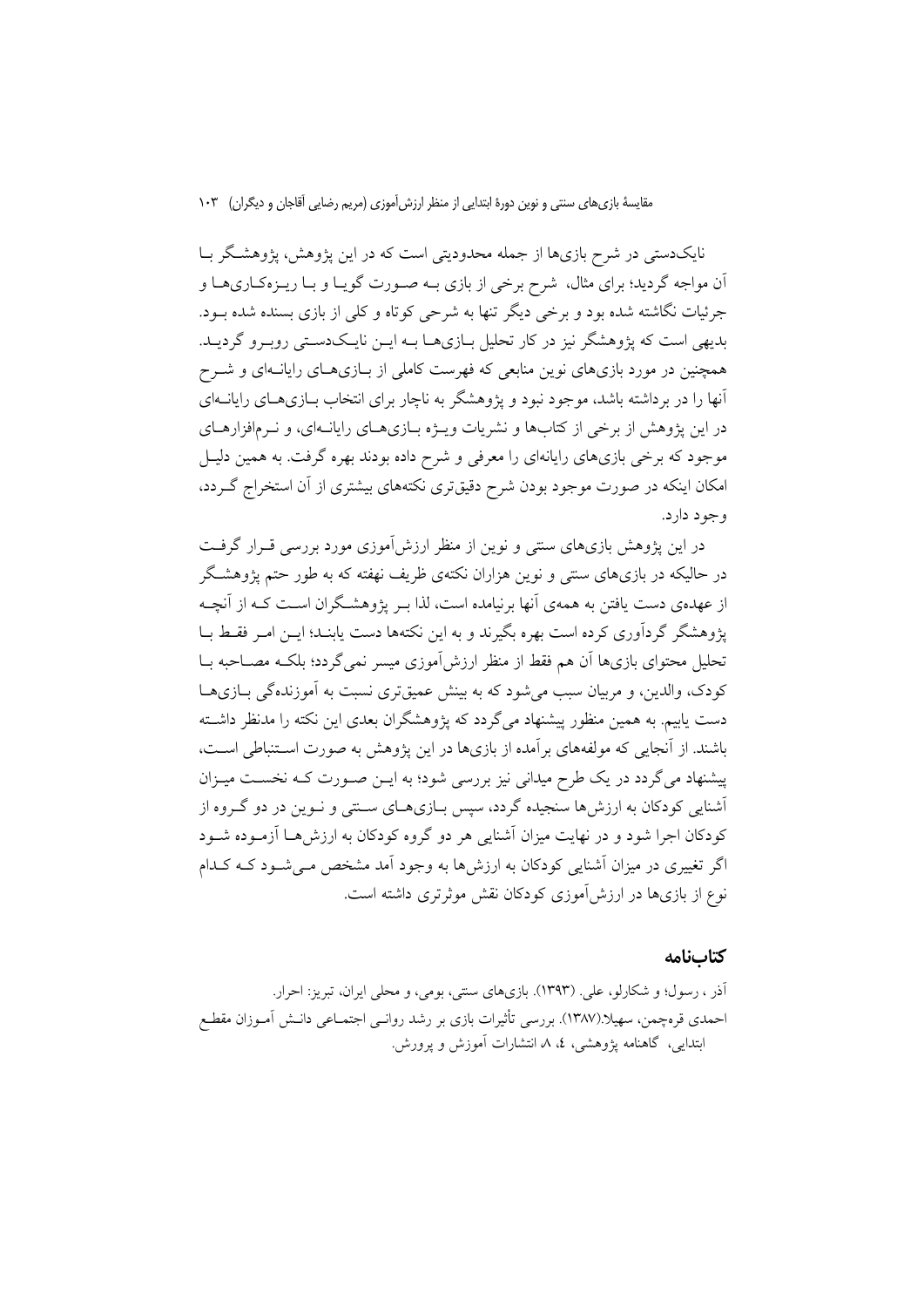برک، لورا. (١٣٨٨). روانشناسی رشد، ترجمهٔ یحیی سیدمحمدی، تهران: ارسباران. بنی طالبی، کتایون(۱۳۸٦). مقایسه بازیهای ســنتی و یارانــهای بــر تفکــر خــلاق کودکــان دوره آمــادگی شهر کرد در سال تحصیلی ۱۳۸٦-۱۳۸۵، پایان نامه کارشناسی ارشد رشته پـیش دبسـتانی، دانشـگاه علامه طباطبايي. برمکی، علیرضا.(١٣٨٦)، بررسی تاثیر بازی های مبتنی بر رشد عاطفی-اجتماعی کودکان پیش دبستان شهرستان کاشمر، پایان نامه کارشناسی ارشد، دانشگاه علامه طباطبایی. بي(يـا، ناصـر؛ رهنمـا، سـيداحمد؛ أقـاتهراني، مرتضـي؛ حقـاني، ابوالحسـن؛ شـاملي، عبـاس؛ زارعـان، محمدجواد؛ مصباح، علي؛ و ساجدي، ابوالفضل.(١٣٨٥). روانشناسي رشد(٢): بـا نگـرش بــه منــابع اسلامي، چاپ سوم، تهران: سمت. بهرامي يور، بهرام (١٣٨٤)، بررسي فرهنگ تربيت بدني و ورزش در شاهنامه، پاياننامــه كارشناســي ارشـــد دانشکده تربیت بدنی و علوم ورزشی، دانشگاه گیلان. بلیکم ،، نورمن (۱۳۸۹). استراتژیهای یژوهش اجتماعی. ترجمـهٔ هاشـم آقـابیـگپـوری، تهـران: جامعـه شناسان. بلوچی، رامین (۱۳۷۳). بررسی وضعیت موجود بازیها و ورزش های بومی، محلی استان ایلام، پایاننامـه کارشناسی ارشد دانشکده تربیت بدنی و علوم ورزشی، دانشگاه تربیت معلم تهران. بابايي، عبدالله. (١٣٧٢). ارتباط ارزش هاي انساني(زمينه مقدماتي)، تهران: دستان. پورشه، سوزانه.(۱۳۹۲). چگونه ارزشها را به فرزندانمان منتقل کنیم، ترجمهٔ سپیده خلیلی، چـاپ ســوم، تهران: پنجره. پورشکوری شارمی، فاطمه؛ موحدی، احمدرضا؛ و عابدی، احمد.(۱۳۹۰). تـاثیر بـازی هـای کودکانــهی سنتی و مدرن بر رشد اجتماعی دانش آموزان دختر اول ابتدایی، نشـریه رشـد و یـادگیری حرکتـی-ورزشی، ۳، ۱. حسینی، افضا السادات.(۱۳۸۷). ماهیت خلاقیت و شیوههای پرورش آن، مشهد: بهنشر. حریری، نجلا.(١٣٨٥). اصول و روش۵لی کیفی، تهران: دانشگاه آزاد اسلامی. حمیدی، مهرزاد.(۱۳۷۸). بازشناسی و تحلیل بازیها و ورزشهای بومی و محلـی اسـتانهـای گـیلان و مازندران، پایاننامه کارشناسی ارشد دانشکده تربیت بدنی و علوم ورزشی، دانشکده علـوم انســانی. دانشگاه تربیت مدرس. جام جم، روزنامه. دانش[موز ١٥ ساله معلمش را با چاقو كشت، ١٢٨٪، ١٣٩٣/٩/٣: ٢٧. جوادي، امامي يور، رضايي كاشي و محمد جعفر، سوزان، زهراً.( ١٣٨٨). رابطه بــازيهــاي رايانــهاي بــا یرخاشگری و روابط والد–فرزند در دانش آموزان، تحقیقات روانشناختی، ۳،۱. جهانی، جعفر (١٣٨٦). پررسی تاثیرات برنامه آموزش فلســفه بــه کودکــان در رشــد مــنش(هــای اخلاقــی

دانش[موزان، نشریه مطالعات برنامهریزی درسی، ۲، ۷.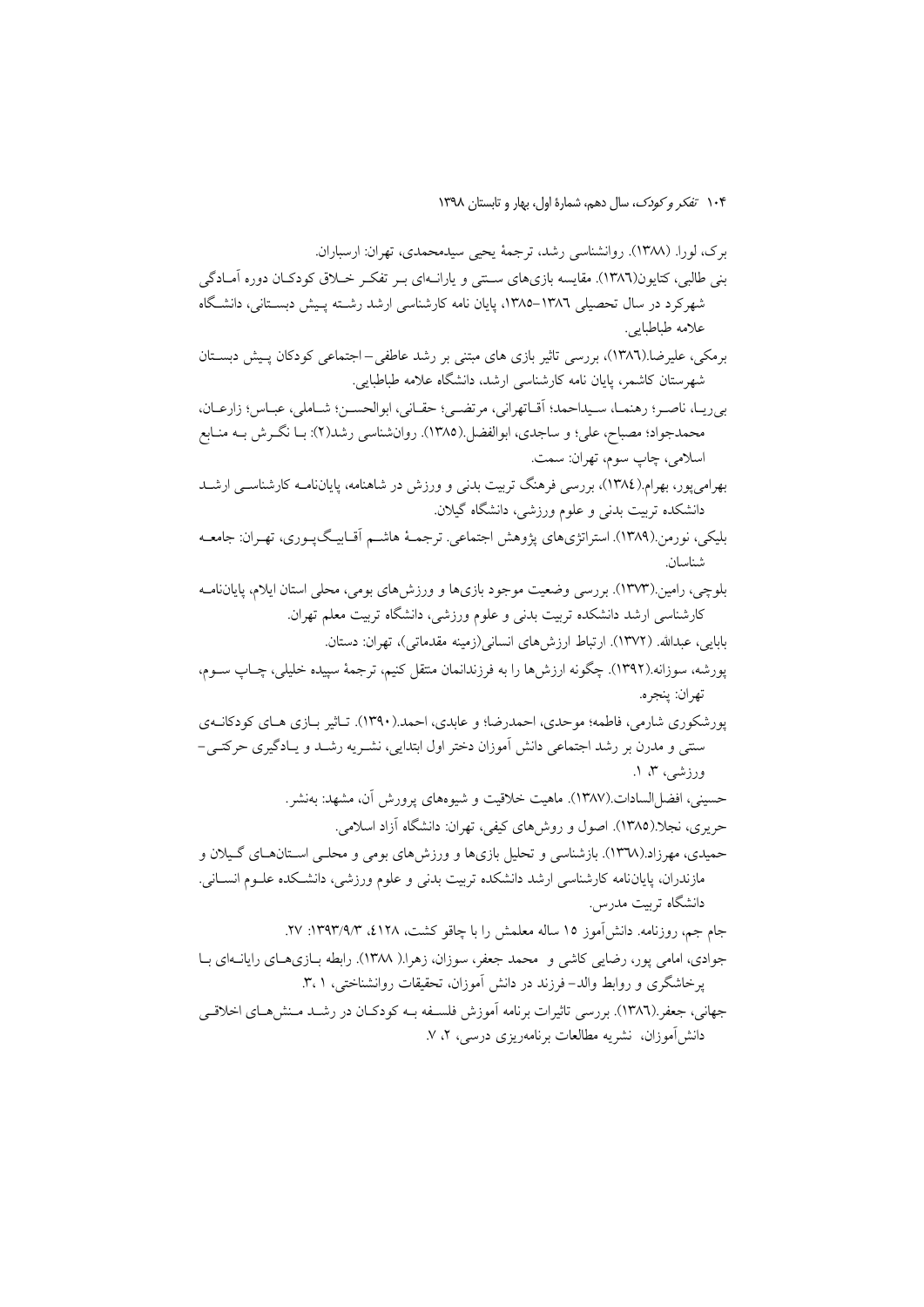خسروی، زهره؛ و باقری، خسرو (۱۳۸۷). راهنمای درونبی کبردن ارزش هبای اخلاقبی از طریبق برنامیه درسی، نشریه مطالعات برنامه درسی، ۳، ۸ دلاور، علي (١٣٩٢). روش تحقيق در روانشناسي و علوم تربيتي، تهران: ارسباران. دوران، بهناز؛ آزاد فلاح، پرویز؛ و اژهای، جواد.(۱۳۸۱). بررسی رابطه بازیهای رایانـه ای و مهـارتهـای اجتماعي نوجوانان، مجله روانشناسي، ٦، ١( ييايي ٢١). رهنمایی، احمد.(۱۳۸۸). درآمدی بر فلسفه تعلیم و تربیت، قم: موسسه آموزشی پژوهشی امام خمینی. رشیدیفر، حمید.(۱۳۸۰). بررسی تاثیرالگوهای یرورشی بر رشــداخلاقــی دانــش[مــوزان دوره متوســطه، پایان نامه کارشناسی ارشد، دانشگاه شهید بهشتی. سبحاني، فرشته.(١٣٩٢). بازيهاي مشاركتي، چاپ سوم، تهران: آموزش-نوآموز. سلیمی، علی؛ و داوری، محمــد. (١٣٨٥). جامعــهشناســی کجــروی، چــاپ دوم، قــم: پژوهشـگاه حــوزه ه دانشگاه. شاوردی، تهمینه؛ و شاوردی، شهرزاد.(۱۳۸۸). بررسی نظرات کودکان و نوجوانــان و مــادران نســبت بــه اثرات اجتماعی بازی های رایانه ای، نشریه تحقیقات فرهنگی، ۲، ۱۳ پیایی ۷). عباس زاده، محمد.(۱۳۹۱). تاملی بر اعتبار و پایایی در تحقیقات کیفی، جامعــهشناســی کــاربردی( مجلــه یژوهشی علوم انسانی دانشگاه اصفهان)، ۲۳، ۱(پیایی ٤٥). عبدالخالقي، معصومه؛ دواچي، اقدس؛ صـحبايي، فـائزه؛ و محمـودي، محمـود.(١٣٨٤). بررسـي ارتبـاط بازیهای ویدیویی–رایانهای با پرخاشگری در دانش آموزان پسـر مقطـع راهنمـایی تهـران، فصــلنامه علوم یزشکی دانشگاه آزاد اسلامی، ۱۵، ۱۳ پیایی ٤١) فريد، ابوالفضل؛ سعدي يور، اسماعيل؛ كريمـي، يوسـف؛ و فلسـفينـژاد، محمدرضــا.(١٣٨٩). اثربخشــي روش،های آموزش مستقیم، آموزش شناختی، شفافسازی ارزش،ا، و تلفیقی بـر قضـاوت اخلاقـی دانش[موزان، فصلنامه يژوهش هاي نوين روانشناختي، ٥، ١٩. فلیک، یو (۱۳۸۵). درآمدی بر پژوهشهای کیفی در علوم انسانی، ترجمهٔ عبدالرســول جمشــدیان، علــی سیادت، و رضاعلی نوروزی، قم: سماء قلم. قزل|یاغ، ثریا. (۱۳۹۲). راهنمای بازیهای ایران، چاپ دوم. تهران: دفتر پژوهشهای فرهنگی. ماسن، هنري پاول؛ کيگان، جـروم؛ هوسـتون، اَلتـا کـارول؛ و کـانجر، جـان جـين وي.(١٣٩٣). رشــد و شخصیت کودک، ترجمهٔ مهشید پاسایی، تهران: مرکز. مهدوی، محمدصادق؛ و زارعی، امین. (۱۳۹۰). عوامل مؤثر درگرایش نوجوانـان بـه ارزش،هـایاخلاقـی

(مطالعه موردي دانش[موزان سال سوم راهنمايي استان همدان درسال تحصيلي ٨٤–١٣٨٣)، مطالعــات جامعه شناختی ایران، علمی-پژوهشی، ۱، ۳. مینایی، بهروز. (۱۳۹۰). سالانه چهار هزار بازی رایانهای در جهان تولید می شـود، اطلاعـات سـایت بنیـاد

ملی بازیهای رایانهای.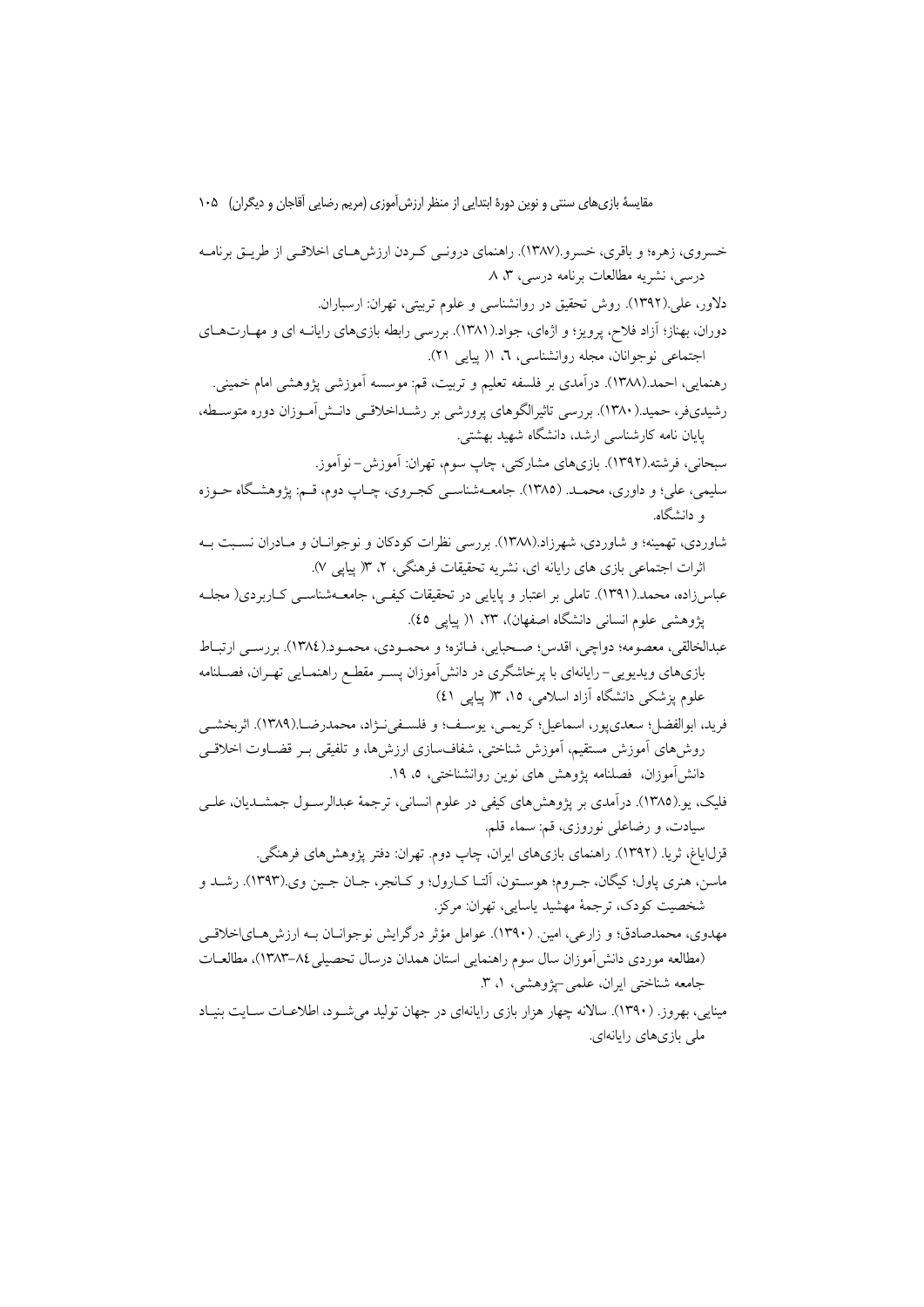- Adachi, P.J.C., & Willoughby, T.(2011). The effect of video game competition and violence on aggressive behavior: Which characteristic has the greatest influence ?.. Journal Psychology of violence, 1,4.
- Bastain, B., Jetten.J., & Padke, H.Rx. (2011). Cyber-dehumanization: violent video game play diminishes our humanity . Journal of Experimental Social Psychology, 48.
- Barlett, C.P, Harris, R, J., Bruey, c. (2008). The effects of the amount of blood in a violent video games onaggression hostility anh arousal . Journal of Experimental Social Psychology, 44.
- Brezinka, V., & Hovestadt, L. (2007). Serious games can support psychotherapy of children and adolescence. Computer Science .Journal, 478.
- Bartholow, B.D.,Bushman,B.J.,&Sestir,M.A.(2006).Chronic violent video games exposure and desensitization to violence behavior. Journal of Experimental Social Psychology, 49.
- Baci golupa Chiara(2005), The use of Video Game by Kinder gartnersina family child care setting, Erly childhood Journal. Vol33. No.1.
- Colwell, j & Pyner, j (2000). Negative correlayes of computer game play in adilesceent. Britush journal of psychology, vol.91.p.295-310.
- Dudley, Kenneth C. (2003), Empirical Development of a Scale of Patience, Morgantown, West Virginia.
- Engelhardt, C.R., Bartholow , B.D., & Scott Saults, J. (2011). Violent and nonviolent video games differentially affect physical aggression for individuals high vs. Low in depositional anger. JournalAggressive Behavior, 37.
- Edvardsen, Frej. & Kulle, Halsten.(2010). Educational Game New York: Nova science publishers, Inc.
- Gentile, D.A., Lynch, P.j., Linder , J, R., & Walsh, D.A.(2004). The effect of Violent video game habits on adolescence hostititiy, aggressive behaviors and school performance. Journal of Adolescence, 27.
- Lind, George. (2006). Effective Moral Education: The Konstanz Method of Dilemma Disvussion, Hellenic ,journal of Psychology. Vol.3,pp.